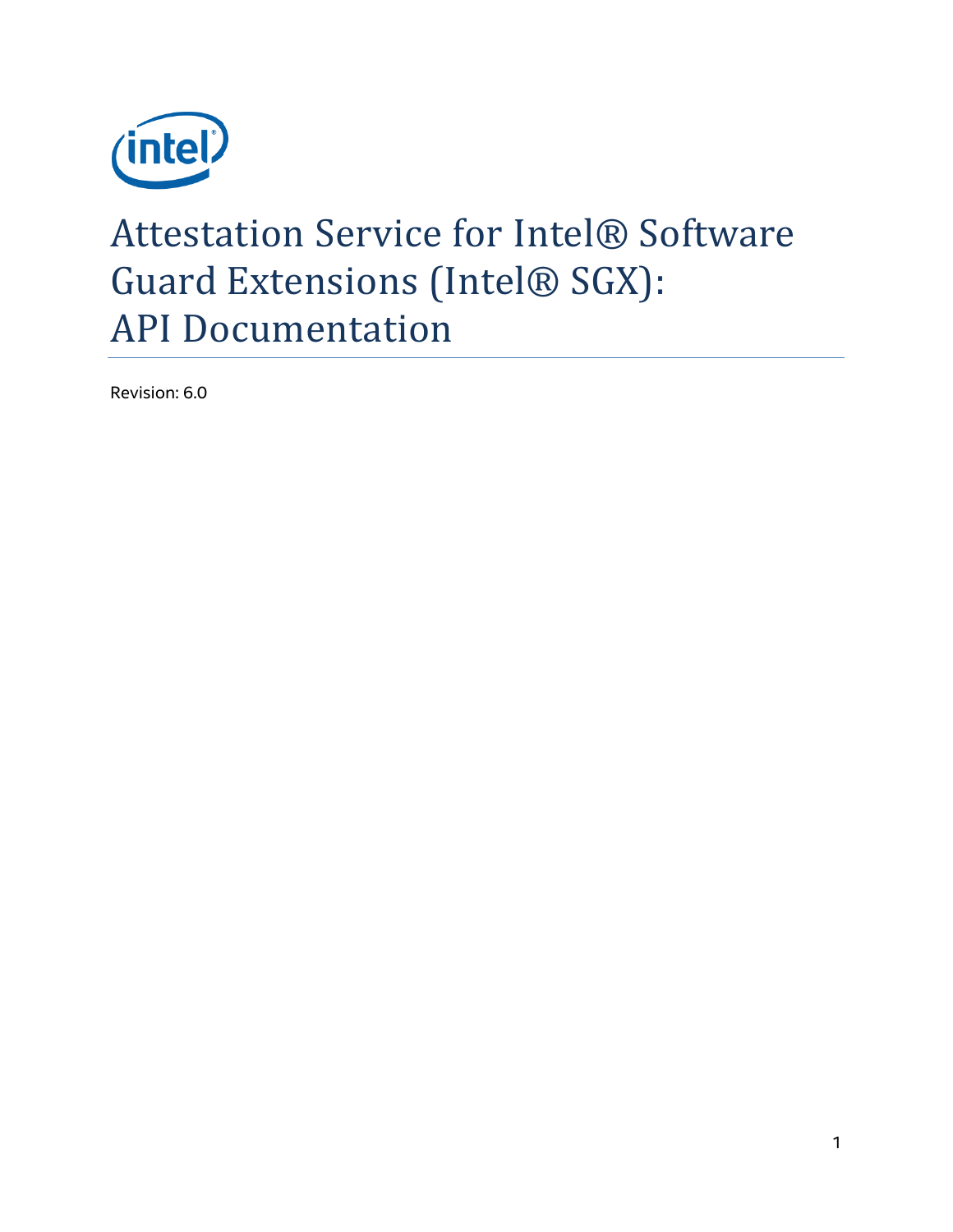| $\mathbf{1}$   |       |         |  |
|----------------|-------|---------|--|
| $\overline{2}$ |       |         |  |
|                | 2.1   |         |  |
|                | 2.2   |         |  |
|                | 2.3   |         |  |
|                | 2.3.1 |         |  |
|                | 2.3.2 |         |  |
|                | 2.3.3 |         |  |
|                | 2.4   |         |  |
|                | 2.4.1 |         |  |
|                | 2.5   |         |  |
| 3              |       |         |  |
|                | 3.1   |         |  |
|                | 3.1.1 |         |  |
|                | 3.1.2 |         |  |
|                | 3.1.3 |         |  |
|                |       | 3.1.3.1 |  |
|                |       | 3.1.3.2 |  |
|                |       | 3.1.3.3 |  |
|                | 3.2   |         |  |
|                | 3.2.1 |         |  |
|                | 3.2.2 |         |  |
|                | 3.2.3 |         |  |
|                |       | 3.2.3.1 |  |
|                |       | 3.2.3.2 |  |
|                |       | 3.2.3.3 |  |
|                |       | 3.2.3.4 |  |
|                |       | 3.2.3.5 |  |
|                |       | 3.2.3.6 |  |
|                |       | 3.2.3.7 |  |
|                |       | 3.2.3.8 |  |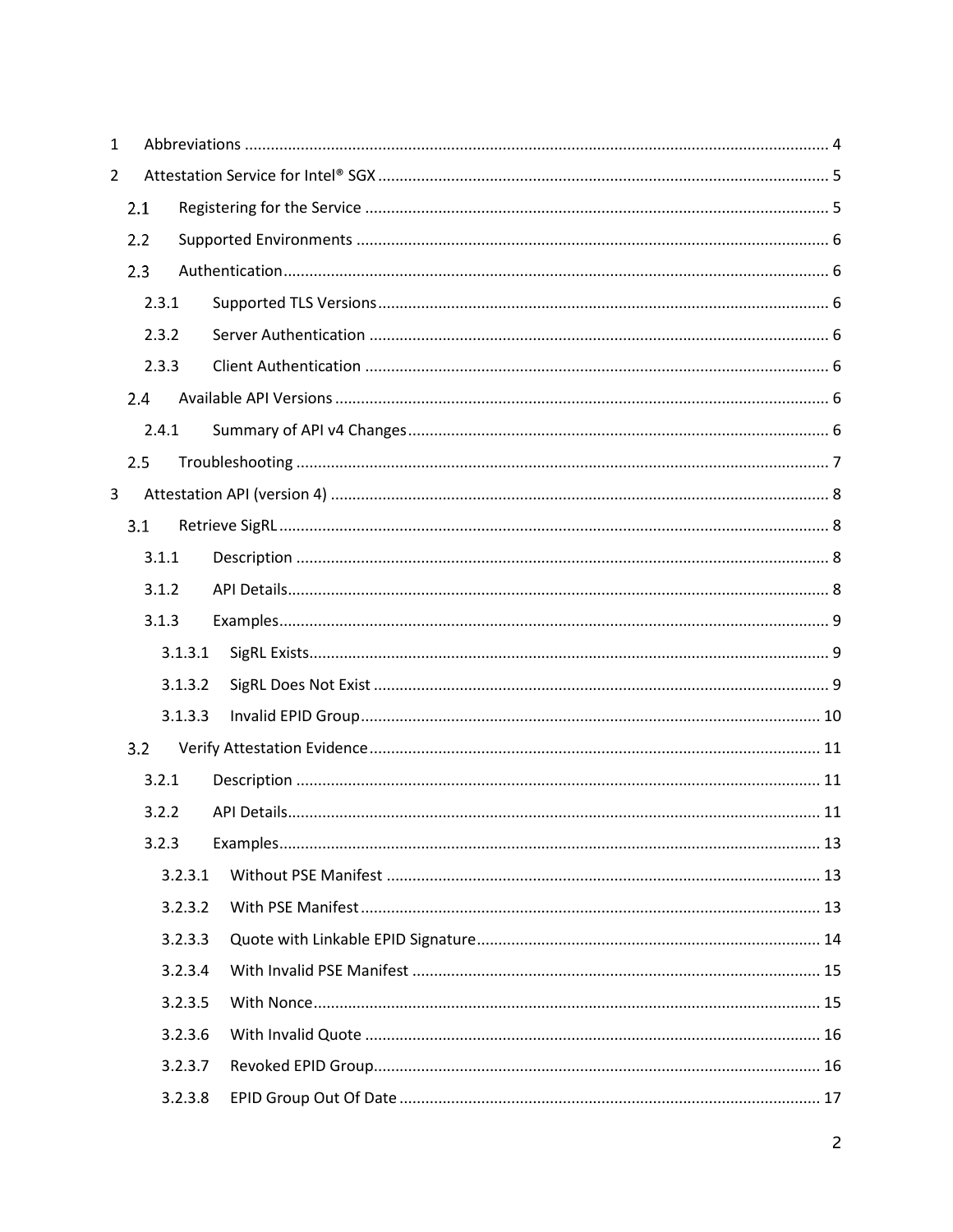|   | 3.2.3.9  |  |
|---|----------|--|
|   | 3.2.3.10 |  |
| 4 |          |  |
|   | 4.1      |  |
|   | 4.2      |  |
|   | 4.2.1    |  |
|   | 4.2.2    |  |
|   | 4.2.3    |  |
|   | 4.2.4    |  |
|   | 4.2.4.1  |  |
|   | 4.3      |  |
|   | 4.3.1    |  |
|   | 4.4      |  |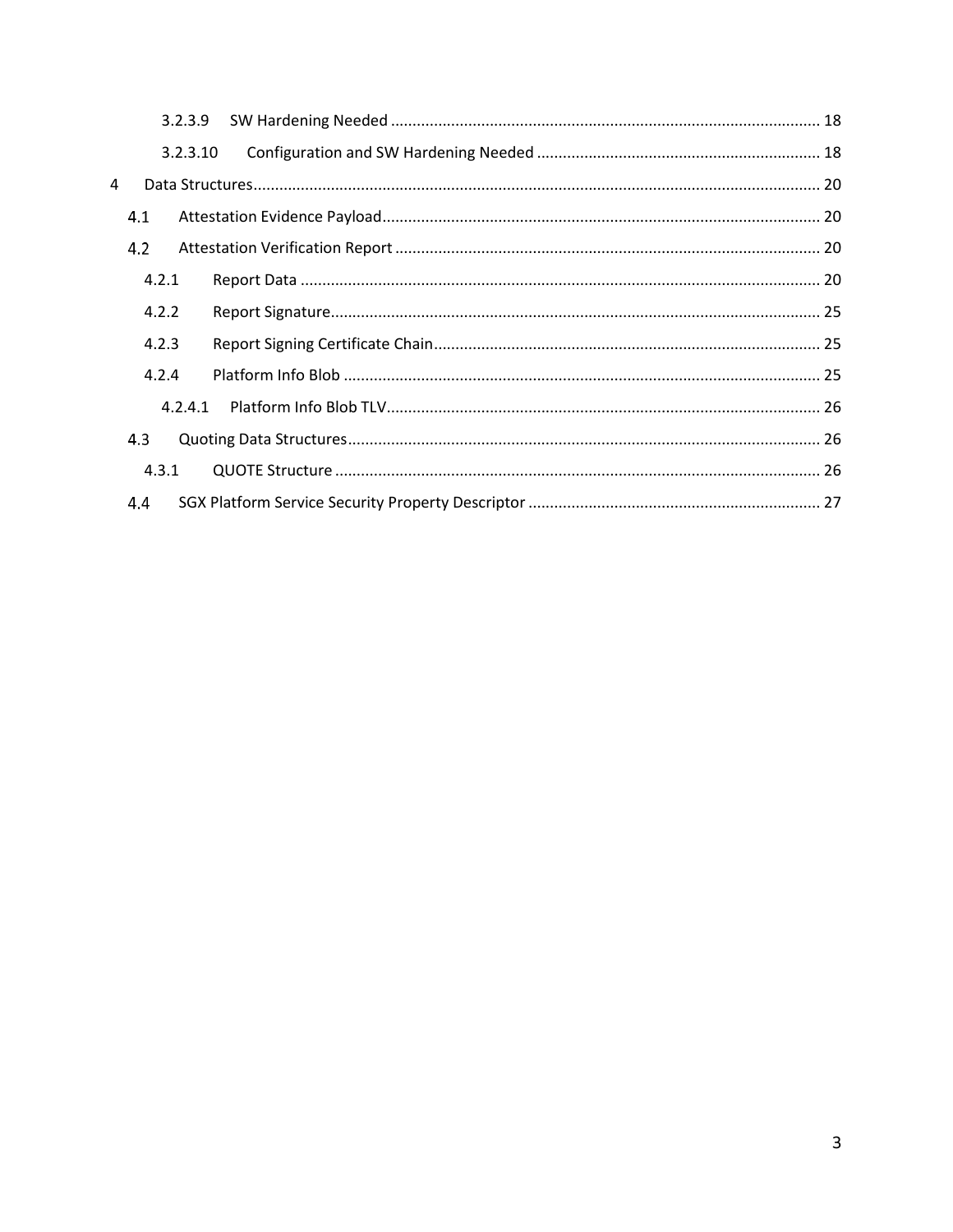# <span id="page-3-0"></span>**1 Abbreviations**

| <b>Abbreviation</b> | <b>Description</b>                      |
|---------------------|-----------------------------------------|
| <b>IAS</b>          | Attestation Service for Intel® SGX      |
| <b>CA</b>           | <b>Certificate Authority</b>            |
| <b>EOL</b>          | End of Life                             |
| <b>EPID</b>         | <b>Enhanced Privacy ID</b>              |
| <b>JSON</b>         | JavaScript Object Notation              |
| <b>MTLS</b>         | Mutual Transport Layer Security         |
| <b>QE</b>           | <b>Quoting Enclave</b>                  |
| <b>REST</b>         | Representational State Transfer         |
| <b>SP</b>           | Service Provider                        |
| <b>TCB</b>          | <b>Trusted Computing Base</b>           |
| <b>TLV</b>          | Type-length-value                       |
| <b>UUID</b>         | Universally Unique Identifier           |
| {variable}          | Denotes a variable parameter in the API |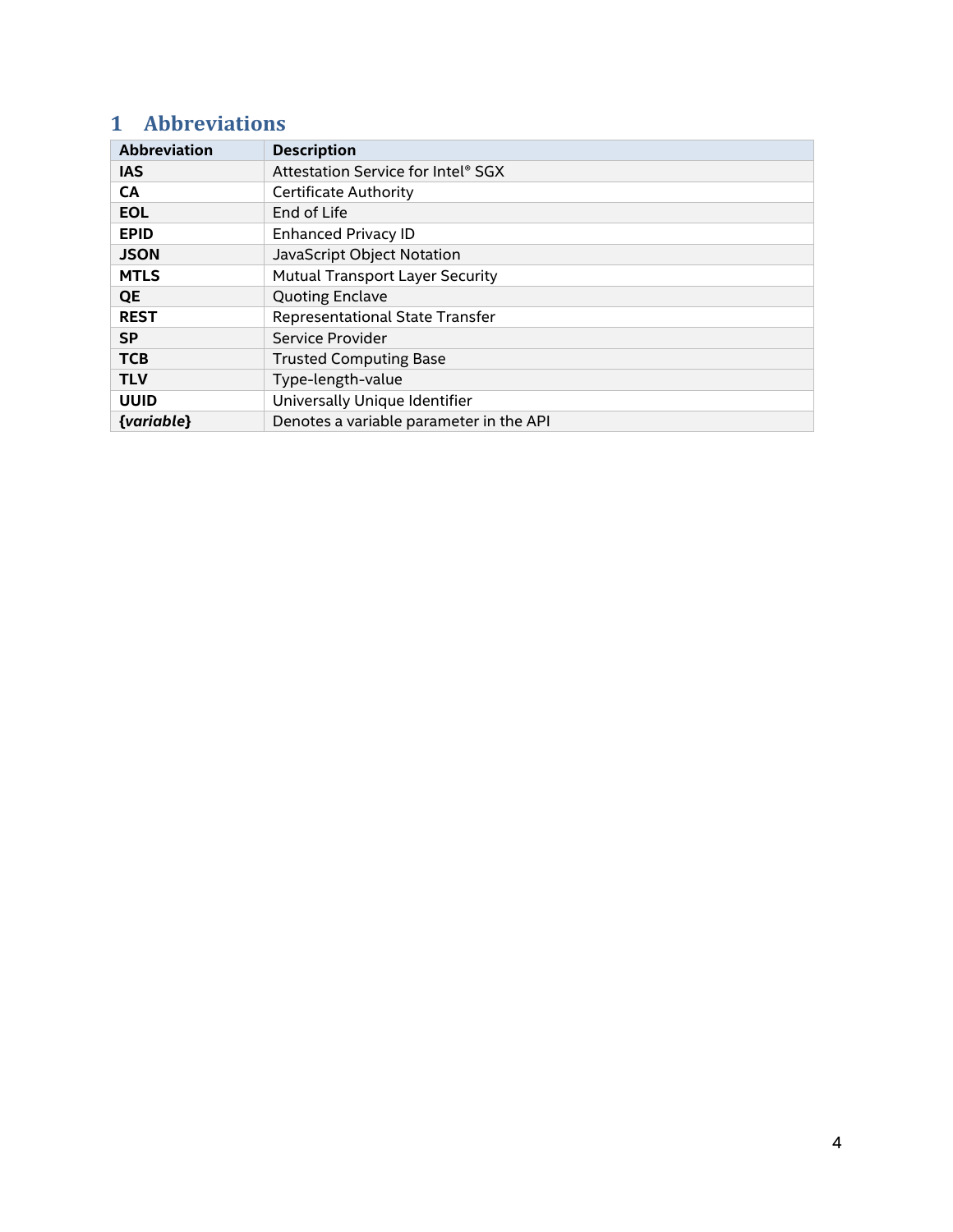## <span id="page-4-0"></span>**2 Attestation Service for Intel® SGX**

Attestation Service for Intel® SGX (IAS) is a web service hosted and operated by Intel in a cloud environment. The primary responsibility of the IAS is verification of attestation evidence submitted by Service Providers (SPs).

## <span id="page-4-1"></span>**2.1 Registering for the Service**

Registration of Service Providers (SPs) to IAS is handled vi[a API web portal.](http://api.portal.trustedservices.intel.com/) 

*Note: The previous method of registering for the Service that included submitting a form with x.509 client certificate, email address, and Linkable/Unlinkable EPID signatures policy has been replaced by the self-service API portal, and will no longer available. Existing users of the Service who registered using x.509 client certificate are not expected to migrate to the API portal at this time. Explicit communication regarding the transition to the portal will be communicated directly to users along with timelines for deprecation of existing infrastructure. Users registered with x.509 client certificates can access the Rev 4.1 version of this specification [here.](https://api.trustedservices.intel.com/documents/IAS-API-Spec-rev-4.0.pdf)*

Subscribing to IAS API requires Service Provider to be logged in to the portal using Intel® Developer Zone account. Service Providers that do not have an Intel® Developer Zone account can create one using a "Sign up" link on the portal.

Upon successful login, Service Provider can subscribe to IAS API. Successful subscription provides Service Provider with the following artifacts required to use the API:

- *Service Provider ID (SPID)* unique identifier of Service Provider for given API. SPID value needs to be provided in the first 16 bytes of BASENAME field in [Quote structure.](#page-25-2)
- *Subscription Key* unique API key that Service Provider needs to use to authenticate itself to the service. Subscription Key needs to be provided in the header of each request sent to IAS. Confidentiality of Subscription Key in the request is protected by encrypted connection to the service (over HTTPS). IAS will reject any requests with no or unrecognized Subscription Key.

*Note: Subscription Key is a credential to access the API. It is known only to the owner (i.e. Service Provider) and it is the responsibility of the owner to protect its confidentiality. API portal allows for an on-demand rotation of the keys to support custom key rotation policies.*

Email address provided during the registration might be used to notify the Service Provider about updates and availability of IAS (for example, planned and unplanned downtimes, limited availability alerts) as well as revocation data updates. In certain cases, it may be beneficial that the provided email address is that of a publicly addressable enterprise distribution list so that the enterprise can manage who receives notifications (for example, engineering, operations and others).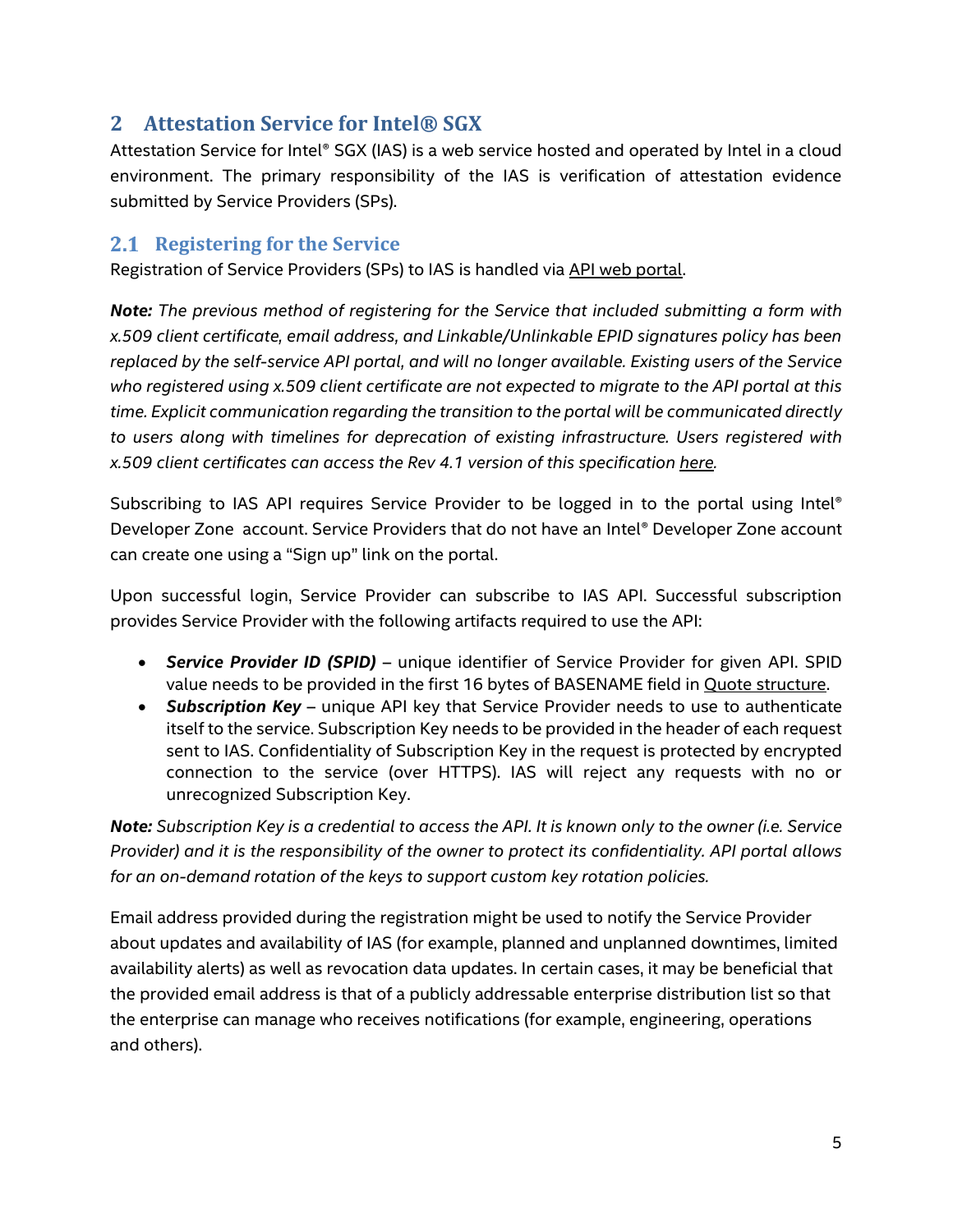## <span id="page-5-0"></span>**2.2 Supported Environments**

**Development Environment** – test environment established for software development purposes such as early developer integration. Accessing the environment does not require any additional approvals from Intel.

*Base URL:* <https://api.trustedservices.intel.com/sgx/dev>

**Production Environment** – production-quality environment to be used by production ready software. Accessing the environment requires submitting a form and getting an approval from Intel.

*Base URL:* <https://api.trustedservices.intel.com/sgx>

## <span id="page-5-1"></span>2.3 **Authentication**

Attestation Service for Intel® SGX exposes its APIs over HTTPS protocol (based on TLS) and requires both client and server authentication.

#### <span id="page-5-2"></span>**2.3.1 Supported TLS Versions**

Attestation Service for Intel® SGX only accepts connections protected by TLS 1.2 or higher. IAS drops any incoming connections utilizing SSL protocol in any version.

#### <span id="page-5-3"></span>**2.3.2 Server Authentication**

Server authenticates itself using a standard x.509 certificate issued by commonly trusted Certificate Authority (CA) during Transport Layer Security (TLS) session establishment.

## <span id="page-5-4"></span>**2.3.3 Client Authentication**

Clients authenticate themselves using a Subscription Key provided in HTTP header (Ocp-Apim-Subscription-Key) in each HTTP request made to the Service. An encrypted TLS session protects Confidentiality of the Subscription Key. Subscription Keys can be obtained from the API portal. Refer to [Section 2.1](#page-4-1) in this document for more information.

## <span id="page-5-5"></span>**Available API Versions**

The latest available API version exposed by Attestation Service for Intel® SGX is version 4. Previous versions of Attestation API are considered deprecated. This document focuses only on API version 4. Users of API version 3 can access the Rev 5.0 version of this specification [here.](https://api.trustedservices.intel.com/documents/IAS-API-Spec-rev-5.0.pdf)

#### <span id="page-5-6"></span>**2.4.1 Summary of API v4 Changes**

The changes introduced in Attestation API version 4 mainly focus on the following areas: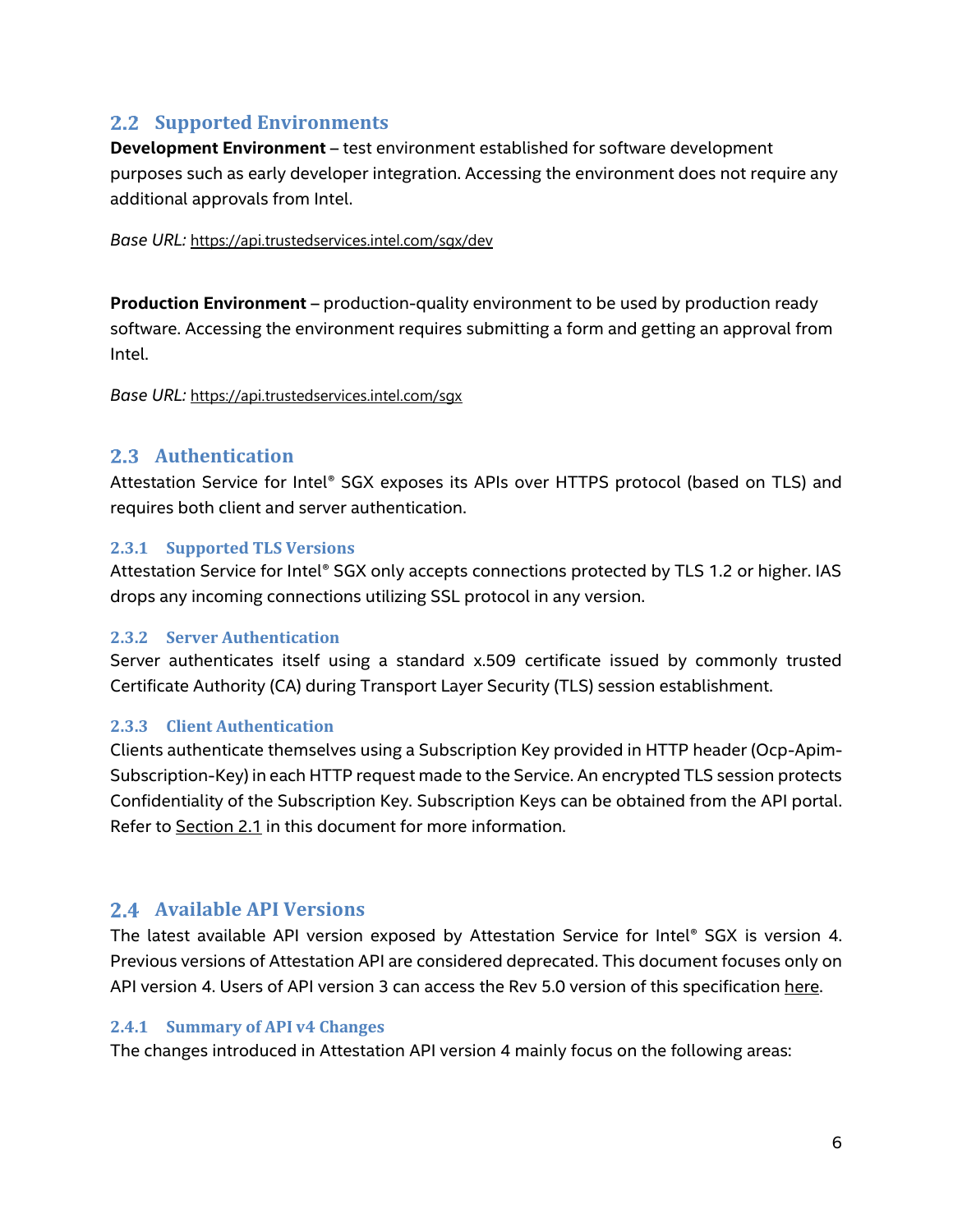- 1. Verify Attestation Evidence API was updated, specifically there is a new version of Attestation Verification Report (version 4) with new statuses (SW\_HARDENING\_NEEDED and CONFIGURATION\_AND\_SW\_HARDENING\_NEEDED) added to isvEnclaveQuoteStatus (see [Section 4.2.1](#page-19-3) for further details).
- 2. Security Advisory IDs (described by advisoryURL and advisoryIDs) have been moved from headers returned together with the Attestation Verification Report to the report itself (se[e Section 3.2.2](#page-10-2) and [Section 4.2.1](#page-19-3) for further details).

## <span id="page-6-0"></span>**2.5 Troubleshooting**

Each HTTP call to the API results in a response, containing a header called *Request-ID.* The value of *Request-ID* contains a randomly generated Universally Unique Identifier (UUID) that can be used to track an individual HTTP request. In case of an error, the value of this header should be logged by the SP and included in the issue submission so that further troubleshooting is possible.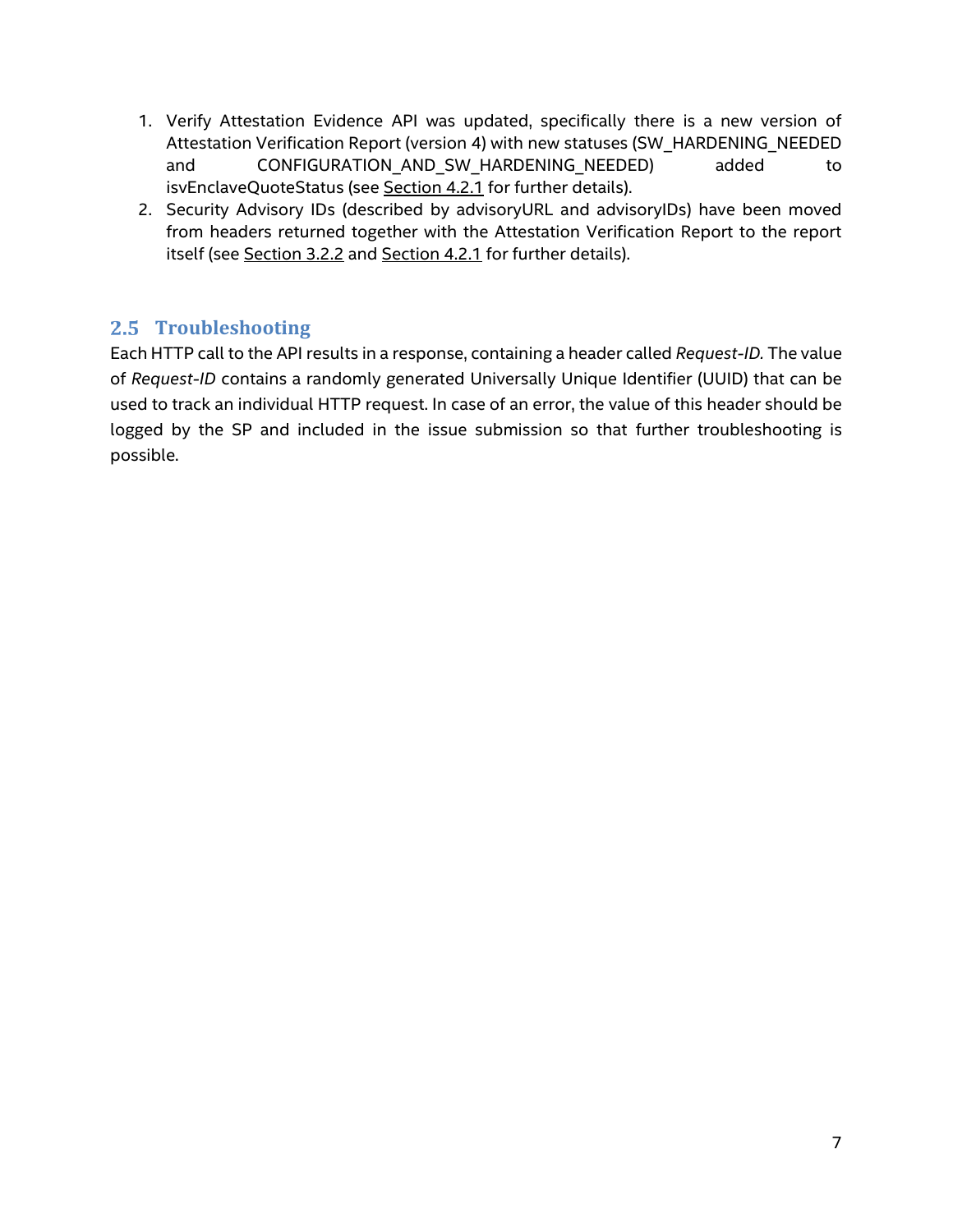## <span id="page-7-0"></span>**3 Attestation API (version 4)**

The Attestation API exposed by Attestation Service for Intel® SGX is a programming interface for SPs to verify attestation evidence of SGX-enabled enclaves. The API is built using industrystandard Representational State Transfer (REST) architectural style and JavaScript Object Notation (JSON) as the data serialization format.

This specification covers only version 4 of Attestation API.

## <span id="page-7-1"></span>**3.1 Retrieve SigRL**

#### <span id="page-7-2"></span>**3.1.1 Description**

Retrieve the Signature Revocation List (SigRL) for a given EPID group.

SPs are able to retrieve Signature Revocation Lists for EPID groups. EPID SigRLs are generated by Intel and stored in the IAS. They are used to check revocation status of the platform and Quoting Enclave (QE).

*Hint: As an optimization, the SP can cache a SigRL retrieved from IAS for a given EPID group and continue to use it until the IAS returns SIGRL\_VERSION\_MISMATCH for isvEnclaveQuoteStatus in a response to Verify Attestation Evidence. SIGRL\_VERSION\_MISMATCH indicates that there is a new version of SigRL for a given EPID group that must be used.*

#### <span id="page-7-3"></span>**3.1.2 API Details**

| <b>Request</b>  |                                                                                                                           |                                                                                         |  |  |
|-----------------|---------------------------------------------------------------------------------------------------------------------------|-----------------------------------------------------------------------------------------|--|--|
| HTTP method     | <b>GET</b>                                                                                                                |                                                                                         |  |  |
| HTTP resource   | /attestation/v4/sigrl/{gid}<br>Note: No trailing slash.                                                                   |                                                                                         |  |  |
| Request body    | N/A                                                                                                                       |                                                                                         |  |  |
| Request headers | <b>Header</b>                                                                                                             | Value                                                                                   |  |  |
|                 | Ocp-Apim-<br>Subscription-Key                                                                                             | Subscription Key that provides access to the API (copied<br>as-is from the API portal). |  |  |
| Parameters      | {gid} - Base 16-encoded representation of the EPID group ID provided by the<br>platform, encoded as a Big Endian integer. |                                                                                         |  |  |
| Response        |                                                                                                                           |                                                                                         |  |  |
|                 | <b>Status code</b>                                                                                                        | <b>Description</b>                                                                      |  |  |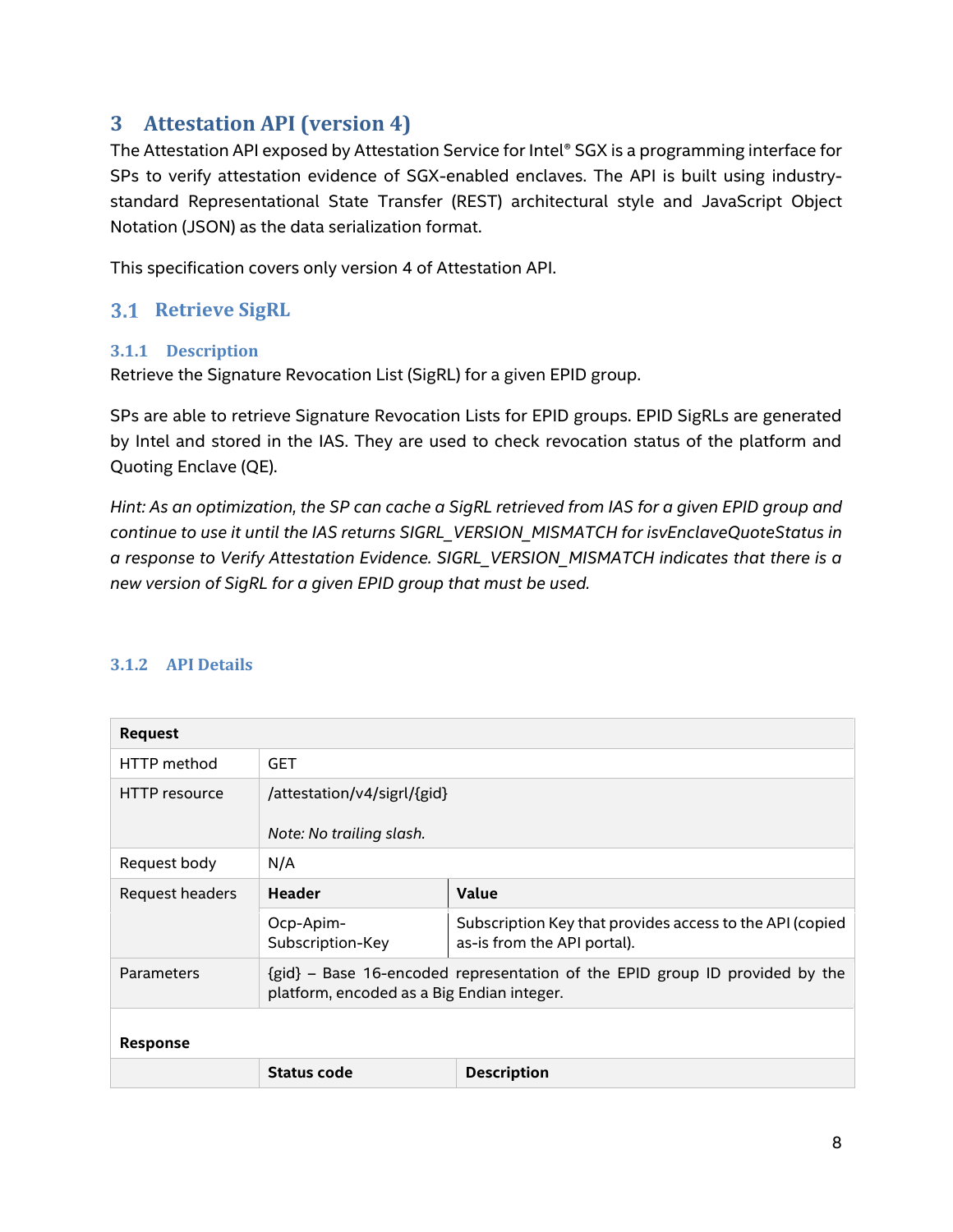| <b>HTTP</b> status | 200 OK                    | Operation successful.                                                                                                                                                                                                                                                                                                                                                                                                              |
|--------------------|---------------------------|------------------------------------------------------------------------------------------------------------------------------------------------------------------------------------------------------------------------------------------------------------------------------------------------------------------------------------------------------------------------------------------------------------------------------------|
|                    | 401 Unauthorized          | Failed to authenticate or authorize request.                                                                                                                                                                                                                                                                                                                                                                                       |
|                    | 404 Not Found             | {gid} does not refer to a valid EPID group ID.                                                                                                                                                                                                                                                                                                                                                                                     |
|                    | 500 Internal Server Error | Internal error occurred.                                                                                                                                                                                                                                                                                                                                                                                                           |
|                    | 503 Service Unavailable   | Service is currently not able to process the request<br>(due to a temporary overloading or maintenance).<br>This is a temporary state - the same request can be<br>repeated after some time.                                                                                                                                                                                                                                       |
| Response headers   | Request-ID                | Random generated identifier for each request.                                                                                                                                                                                                                                                                                                                                                                                      |
| Response body      | troubleshooting.          | Base 64-encoded SigRL for EPID group identified by {gid} parameter. If {gid} refers<br>to a valid EPID group but there is no SigRL for this group, then the response body<br>shall be empty and the value of Content-Length response header shall be equal to<br>0. In any other case (error) the response body will be empty, HTTP status code will<br>define the problem and Request-ID header will be returned to allow further |

#### <span id="page-8-0"></span>**3.1.3 Examples**

*Note: The examples below refer only to present sample requests and responses that you might expect from Attestation Service for Intel® SGX in different scenarios. They will not work when used with a real instance of IAS.*

#### <span id="page-8-1"></span>*3.1.3.1 SigRL Exists*

| <b>HTTP request</b>  |                                                                                                                  |  |  |
|----------------------|------------------------------------------------------------------------------------------------------------------|--|--|
| URI                  | GET https://api.trustedservices.intel.com/sgx/attestation/v4/sigrl/00000010                                      |  |  |
| <b>Headers</b>       | fe51afe5e0fc488db1e6a7b846692f77<br>Ocp-Apim-Subscription-<br>Key                                                |  |  |
| <b>HTTP</b> response |                                                                                                                  |  |  |
| <b>Status</b>        | 200 OK                                                                                                           |  |  |
| Headers              | de305d5475b4431badb2eb6b9e546014<br>Request-ID                                                                   |  |  |
| Body                 | AAIADgAAAAEAAAABAAAAAGSf/es1h/XiJeCg7bXmX0S/NUpJ2jmcEJglQUI8VT5sLGU7iMF<br>u3/UTCv9uPADal3LhbrQvhBa6+/dWbj8hnsE= |  |  |

#### <span id="page-8-2"></span>*3.1.3.2 SigRL Does Not Exist*

| HTTP request |                                                                             |  |
|--------------|-----------------------------------------------------------------------------|--|
| URI          | GET https://api.trustedservices.intel.com/sgx/attestation/v4/sigrl/00000020 |  |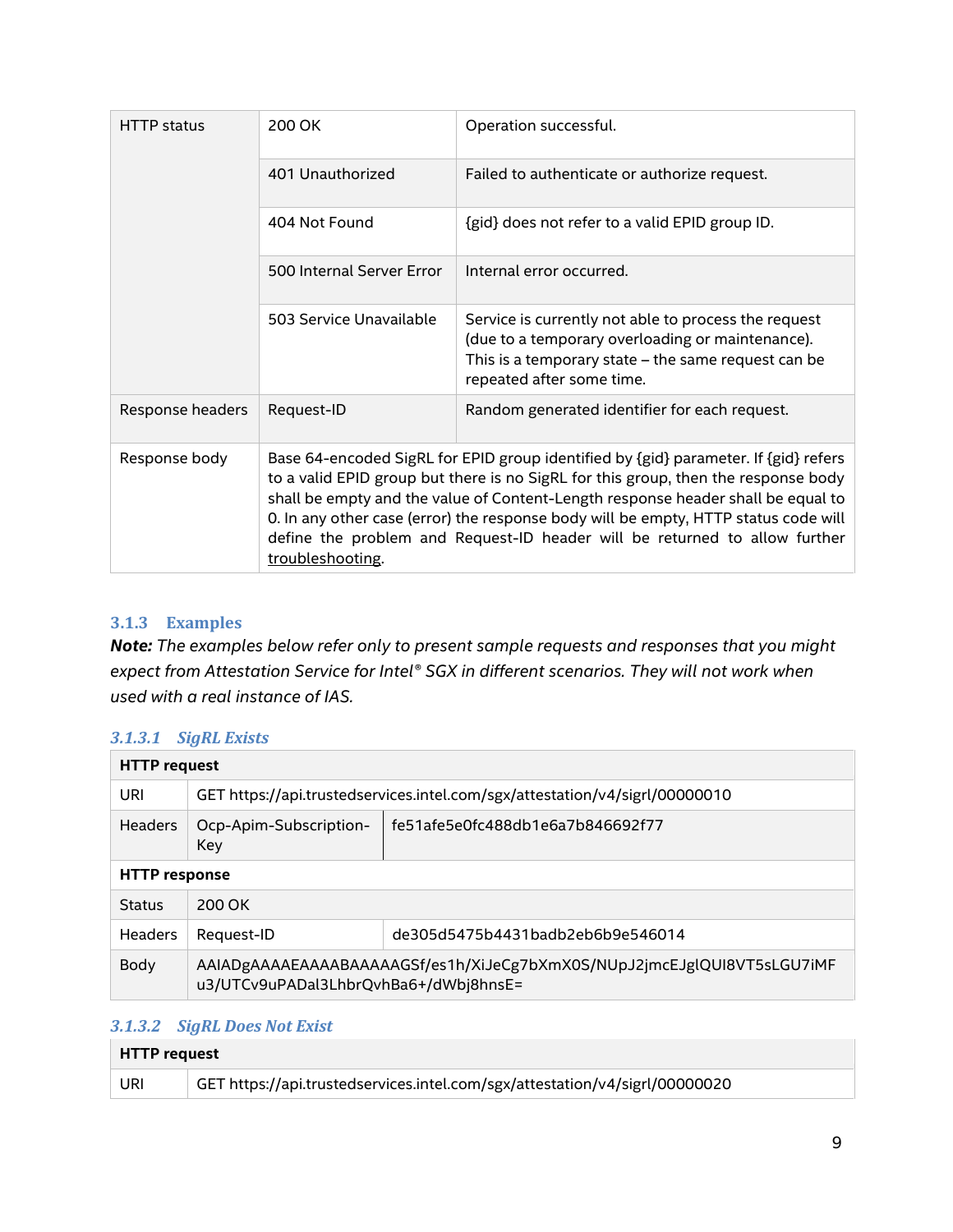| <b>Headers</b>       | Ocp-Apim-Subscription-<br>Key | fe51afe5e0fc488db1e6a7b846692f77 |  |
|----------------------|-------------------------------|----------------------------------|--|
| <b>HTTP</b> response |                               |                                  |  |
| <b>Status</b>        | 200 OK                        |                                  |  |
| <b>Headers</b>       | Request-ID                    | de305d5475b4431badb2eb6b9e546014 |  |
| Body                 | <empty></empty>               |                                  |  |

#### <span id="page-9-0"></span>*3.1.3.3 Invalid EPID Group*

| <b>HTTP</b> request  |                                                                             |  |  |
|----------------------|-----------------------------------------------------------------------------|--|--|
| URI                  | GET https://api.trustedservices.intel.com/sgx/attestation/v4/sigrl/00000030 |  |  |
| <b>Headers</b>       | fe51afe5e0fc488db1e6a7b846692f77<br>Ocp-Apim-Subscription-<br>Key           |  |  |
| <b>HTTP response</b> |                                                                             |  |  |
| <b>Status</b>        | 404 Not Found                                                               |  |  |
| <b>Headers</b>       | de305d5475b4431badb2eb6b9e546014<br>Request-ID                              |  |  |
| Body                 | <empty></empty>                                                             |  |  |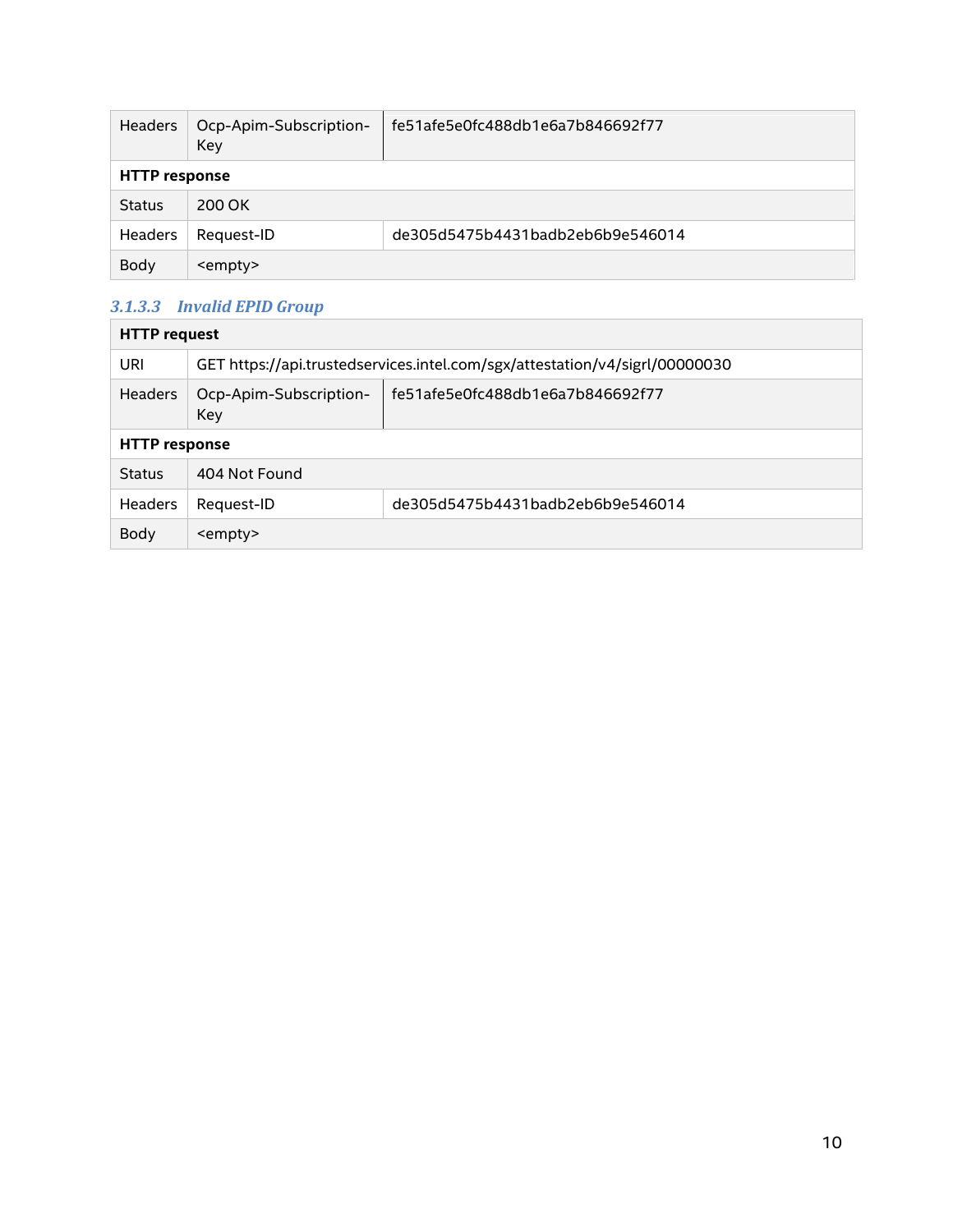## <span id="page-10-0"></span>**Verify Attestation Evidence**

#### <span id="page-10-1"></span>**3.2.1 Description**

Verify submitted attestation evidence and create a new Attestation Verification Report.

The identity of an ISV enclave and the validity of the platform can be verified using Attestation Service for Intel® SGX. The Attestation Service verifies only the validity of the platform. **It is the responsibility of the Service Provider to validate the ISV enclave identity.** As a result of this process, an Attestation Verification Report will be generated and sent back to the SP. The report will include verification results for:

- QUOTE structure generated by the platform for the ISV enclave
- Optional SGX Platform Service Security Property Descriptor provided by the platform.

EPID revocation lists generated by Intel, including EPID Group Revocation Lists (GroupRLs), EPID Private Key Revocation Lists (PrivRLs) and EPID Signature Revocation Lists (SigRLs) will be used to check the revocation status of the platform.

In case the Service Provider registered with a linkable EPID signature policy but uses unlinkable EPID signatures (and vice versa), IAS will respond with "400 Bad Request" to Verify Attestation Evidence call.

Optionally, a signed Platform Info Blob Type-Length-Value (TLV) will be generated and included in the report (as defined in [Platform Info Blob](#page-24-2) section). The SP involved in the remote attestation process should forward Platform Info Blob, excluding the TLV header, to ISV SGX application running on the client platform that is being attested. The ISV SGX application can then process the Platform Info Blob using SGX SDK API sgx\_report\_attestation\_status().

#### <span id="page-10-2"></span>**3.2.2 API Details**

| <b>Request</b>       |                                                                                                                              |  |
|----------------------|------------------------------------------------------------------------------------------------------------------------------|--|
| HTTP method          | <b>POST</b>                                                                                                                  |  |
| <b>HTTP</b> resource | /attestation/v4/report<br>Note: No trailing slash.                                                                           |  |
| Request body         | Attestation Evidence Payload serialized to JSON:<br>"isvEnclaveQuote":" <encoded_quote>",<br/>"pseManifest":</encoded_quote> |  |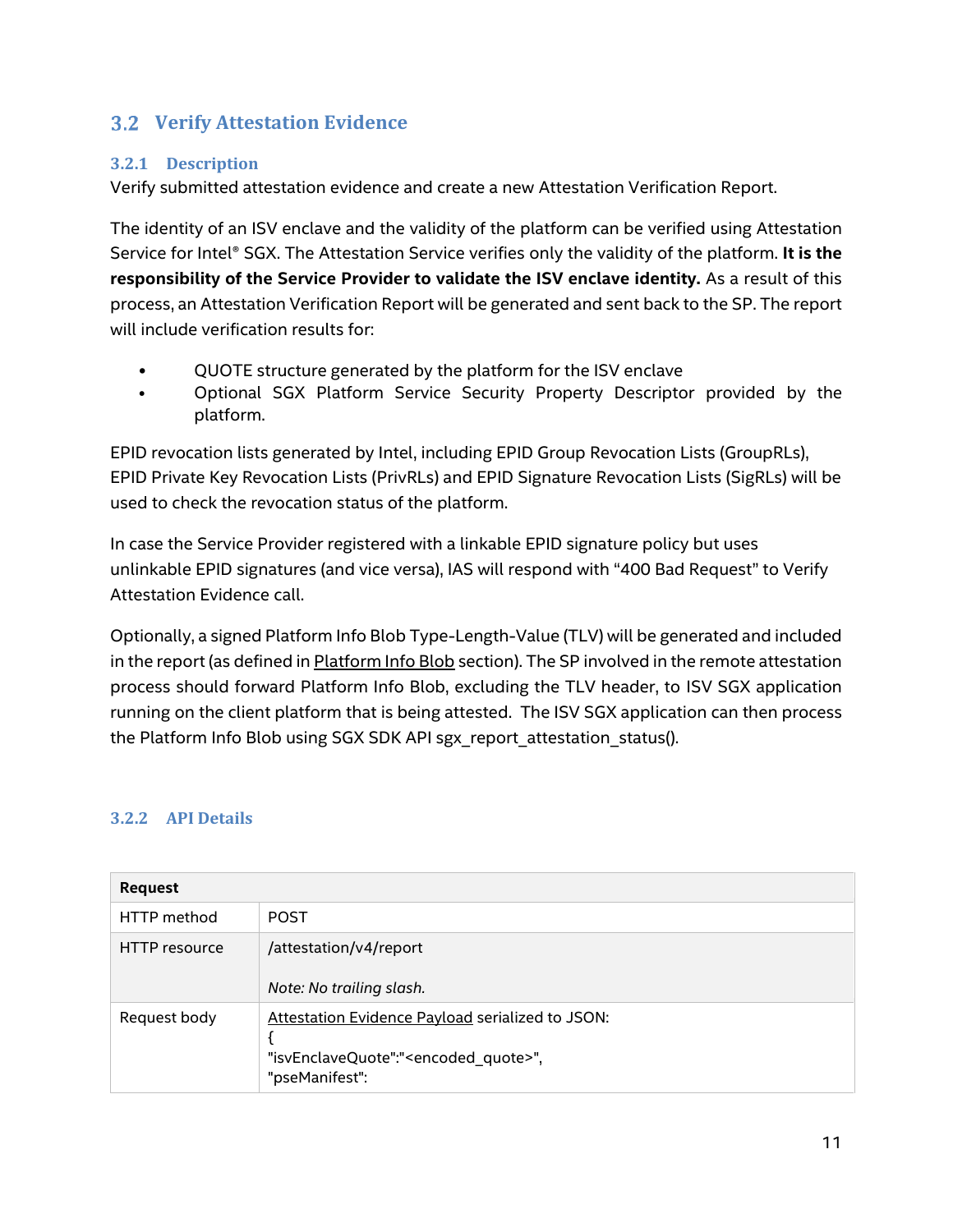|                         | " <encoded_sgx_platform_service_security_property_descriptor><optional>",<br/>"nonce":"<custom_value_passed_by_caller><optional>"<br/>}</optional></custom_value_passed_by_caller></optional></encoded_sgx_platform_service_security_property_descriptor>                                                                                                                                                                                                                                                                                                                                                                                                                      |                                                                                                                                                                                              |  |
|-------------------------|--------------------------------------------------------------------------------------------------------------------------------------------------------------------------------------------------------------------------------------------------------------------------------------------------------------------------------------------------------------------------------------------------------------------------------------------------------------------------------------------------------------------------------------------------------------------------------------------------------------------------------------------------------------------------------|----------------------------------------------------------------------------------------------------------------------------------------------------------------------------------------------|--|
| Request headers         | <b>Header</b>                                                                                                                                                                                                                                                                                                                                                                                                                                                                                                                                                                                                                                                                  | Value                                                                                                                                                                                        |  |
|                         | Content-Type                                                                                                                                                                                                                                                                                                                                                                                                                                                                                                                                                                                                                                                                   | "application/json"                                                                                                                                                                           |  |
|                         | Ocp-Apim-Subscription-<br>Key                                                                                                                                                                                                                                                                                                                                                                                                                                                                                                                                                                                                                                                  | Subscription Key that provides access to the API<br>(copied as-is from the API portal).                                                                                                      |  |
| Parameters              | N/A                                                                                                                                                                                                                                                                                                                                                                                                                                                                                                                                                                                                                                                                            |                                                                                                                                                                                              |  |
| Response                |                                                                                                                                                                                                                                                                                                                                                                                                                                                                                                                                                                                                                                                                                |                                                                                                                                                                                              |  |
|                         | <b>Status code</b>                                                                                                                                                                                                                                                                                                                                                                                                                                                                                                                                                                                                                                                             | <b>Description</b>                                                                                                                                                                           |  |
| <b>HTTP status code</b> | 200 OK                                                                                                                                                                                                                                                                                                                                                                                                                                                                                                                                                                                                                                                                         | Operation successful.                                                                                                                                                                        |  |
|                         | 400 Bad Request                                                                                                                                                                                                                                                                                                                                                                                                                                                                                                                                                                                                                                                                | Invalid Attestation Evidence Payload. The client<br>should not repeat the request without<br>modifications.                                                                                  |  |
|                         | 401 Unauthorized                                                                                                                                                                                                                                                                                                                                                                                                                                                                                                                                                                                                                                                               | Failed to authenticate or authorize request.                                                                                                                                                 |  |
|                         | 500 Internal Server Error                                                                                                                                                                                                                                                                                                                                                                                                                                                                                                                                                                                                                                                      | Internal error occurred.                                                                                                                                                                     |  |
|                         | 503 Service Unavailable                                                                                                                                                                                                                                                                                                                                                                                                                                                                                                                                                                                                                                                        | Service is currently not able to process the request<br>(due to a temporary overloading or maintenance).<br>This is a temporary state - the same request can be<br>repeated after some time. |  |
| Response headers        | X-IASReport-Signature                                                                                                                                                                                                                                                                                                                                                                                                                                                                                                                                                                                                                                                          | Base 64-encoded Report Signature.                                                                                                                                                            |  |
|                         |                                                                                                                                                                                                                                                                                                                                                                                                                                                                                                                                                                                                                                                                                | This header is present only if HTTP status code is<br>200.                                                                                                                                   |  |
|                         | X-IASReport-Signing-<br>Certificate                                                                                                                                                                                                                                                                                                                                                                                                                                                                                                                                                                                                                                            | URL encoded Attestation Report Signing Certificate<br>Chain in PEM format (all certificates in the chain,<br>appended to each other).                                                        |  |
|                         |                                                                                                                                                                                                                                                                                                                                                                                                                                                                                                                                                                                                                                                                                | This header is present only if HTTP status code is<br>200.                                                                                                                                   |  |
|                         | Request-ID                                                                                                                                                                                                                                                                                                                                                                                                                                                                                                                                                                                                                                                                     | Random generated identifier for each request.                                                                                                                                                |  |
| Response body           | Attestation Verification Report serialized to a JSON string format:<br>€<br>"id":" <report_id>",<br/>"timestamp":"<timestamp>",<br/>"version":<version>,<br/>"isvEnclaveQuoteStatus":"<quote_status>",<br/>"isvEnclaveQuoteBody":"<quote_body>",<br/>"revocationReason":<revocation_reason><optional>,<br/>"pseManifestStatus":"<pse_manifest_status><optional>",<br/>"pseManifestHash":"<pse_manifest_hash><optional>",<br/>"platformInfoBlob":"<platform_info_blob><optional>",</optional></platform_info_blob></optional></pse_manifest_hash></optional></pse_manifest_status></optional></revocation_reason></quote_body></quote_status></version></timestamp></report_id> |                                                                                                                                                                                              |  |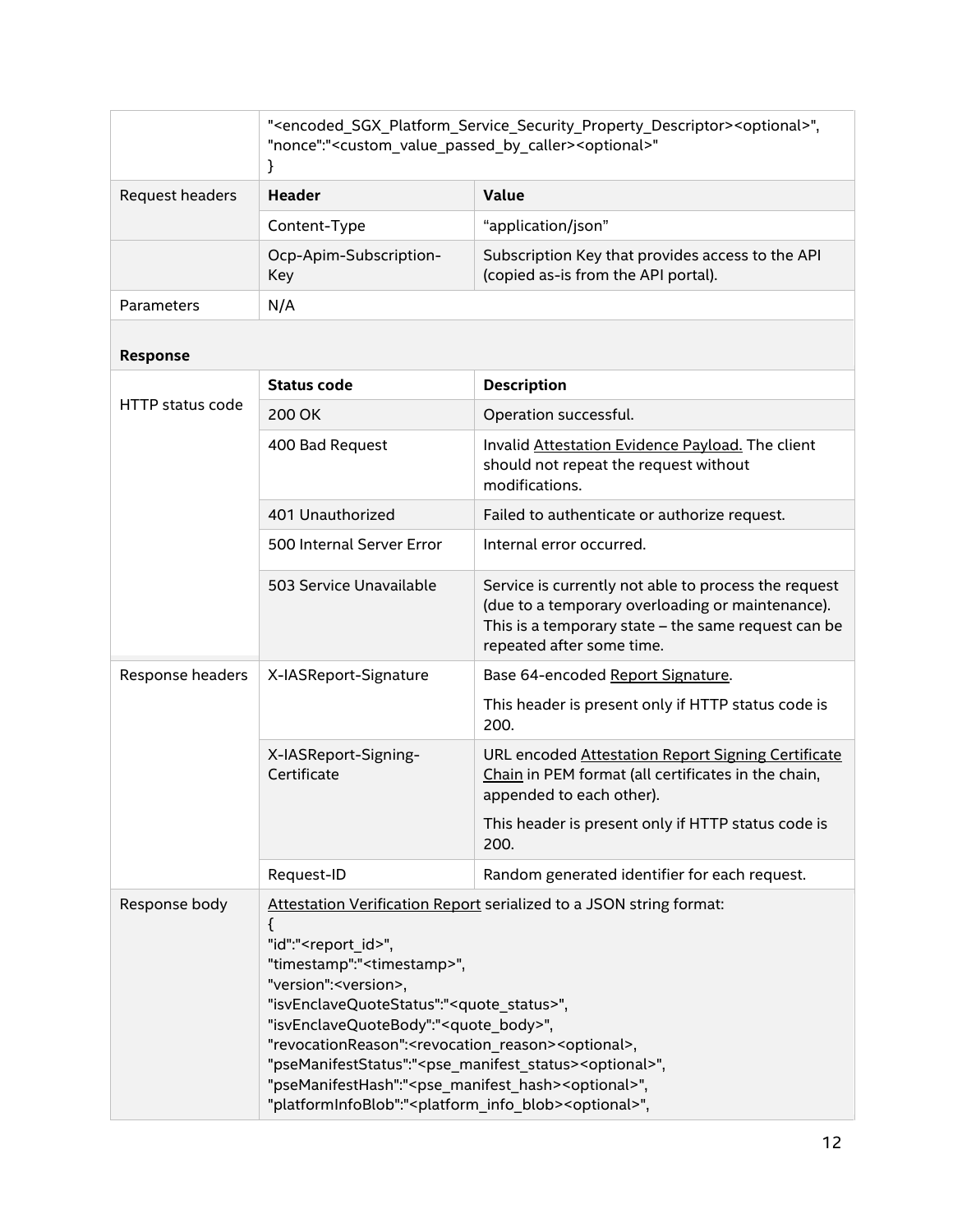| "nonce":" <custom by="" caller="" passed="" value=""><optional>",<br/>"epidPseudonym":"<epid_pseudonym_for_linkable><optional>",<br/>"advisoryURL":"<advisory_page_url><optional>",<br/>"advisoryIDs":"<array_of_advisory_ids><optional>"</optional></array_of_advisory_ids></optional></advisory_page_url></optional></epid_pseudonym_for_linkable></optional></custom> |
|--------------------------------------------------------------------------------------------------------------------------------------------------------------------------------------------------------------------------------------------------------------------------------------------------------------------------------------------------------------------------|
| In case of an error during processing, the response body will be empty (an<br>appropriate HTTP status code will define the problem and Request-ID header<br>returned in case additional troubleshooting actions are required).                                                                                                                                           |

## <span id="page-12-0"></span>**3.2.3 Examples**

## <span id="page-12-1"></span>*3.2.3.1 Without PSE Manifest*

| <b>HTTP request</b> |                                                                      |                                                                                   |
|---------------------|----------------------------------------------------------------------|-----------------------------------------------------------------------------------|
| URI                 | POST https://api.trustedservices.intel.com/sgx/attestation/v4/report |                                                                                   |
| <b>Headers</b>      | Ocp-Apim-Subscription-<br>Key                                        | fe51afe5e0fc488db1e6a7b846692f77                                                  |
| Body                |                                                                      | "isvEnclaveQuote":"AAEAAAEAAA+yth5 <encoded quote="">GuOKBJ+5cs0PQcnZp"</encoded> |

#### **HTTP response**

| <u>III II ICONOMISE</u> |                                                                                                                                                                                                                                         |                                                                                                                          |
|-------------------------|-----------------------------------------------------------------------------------------------------------------------------------------------------------------------------------------------------------------------------------------|--------------------------------------------------------------------------------------------------------------------------|
| <b>Status</b>           | 200 OK                                                                                                                                                                                                                                  |                                                                                                                          |
| <b>Headers</b>          | Request-ID                                                                                                                                                                                                                              | de305d5475b4431badb2eb6b9e546014                                                                                         |
|                         | X-IASReport-<br>Signature                                                                                                                                                                                                               | IT6EiisC441buJNQhGZwl <signature>peqiMjar04nQR0AchJkw==</signature>                                                      |
|                         | X-IASReport-Signing-<br>Certificate                                                                                                                                                                                                     | -----BEGIN%20CERTIFICATE-----%0AMIIEoT <certificate_chain><br/>GMnX%0A-----END%20CERTIFICATE-----%0A</certificate_chain> |
| Body                    | "id":"165171271757108173876306223827987629752",<br>"timestamp":"2020-03-20T10:07:26.711023",<br>"version":4.<br>"isvEnclaveQuoteStatus":"OK",<br>"isvEnclaveQuoteBody":"AAEAAAEAAA+yth5 <encoded body="" quote="">7h38CMfOng"</encoded> |                                                                                                                          |

## <span id="page-12-2"></span>*3.2.3.2 With PSE Manifest*

| <b>HTTP request</b> |                               |                                                                      |
|---------------------|-------------------------------|----------------------------------------------------------------------|
| URI                 |                               | POST https://api.trustedservices.intel.com/sgx/attestation/v4/report |
| <b>Headers</b>      | Ocp-Apim-Subscription-<br>Kev | fe51afe5e0fc488db1e6a7b846692f77                                     |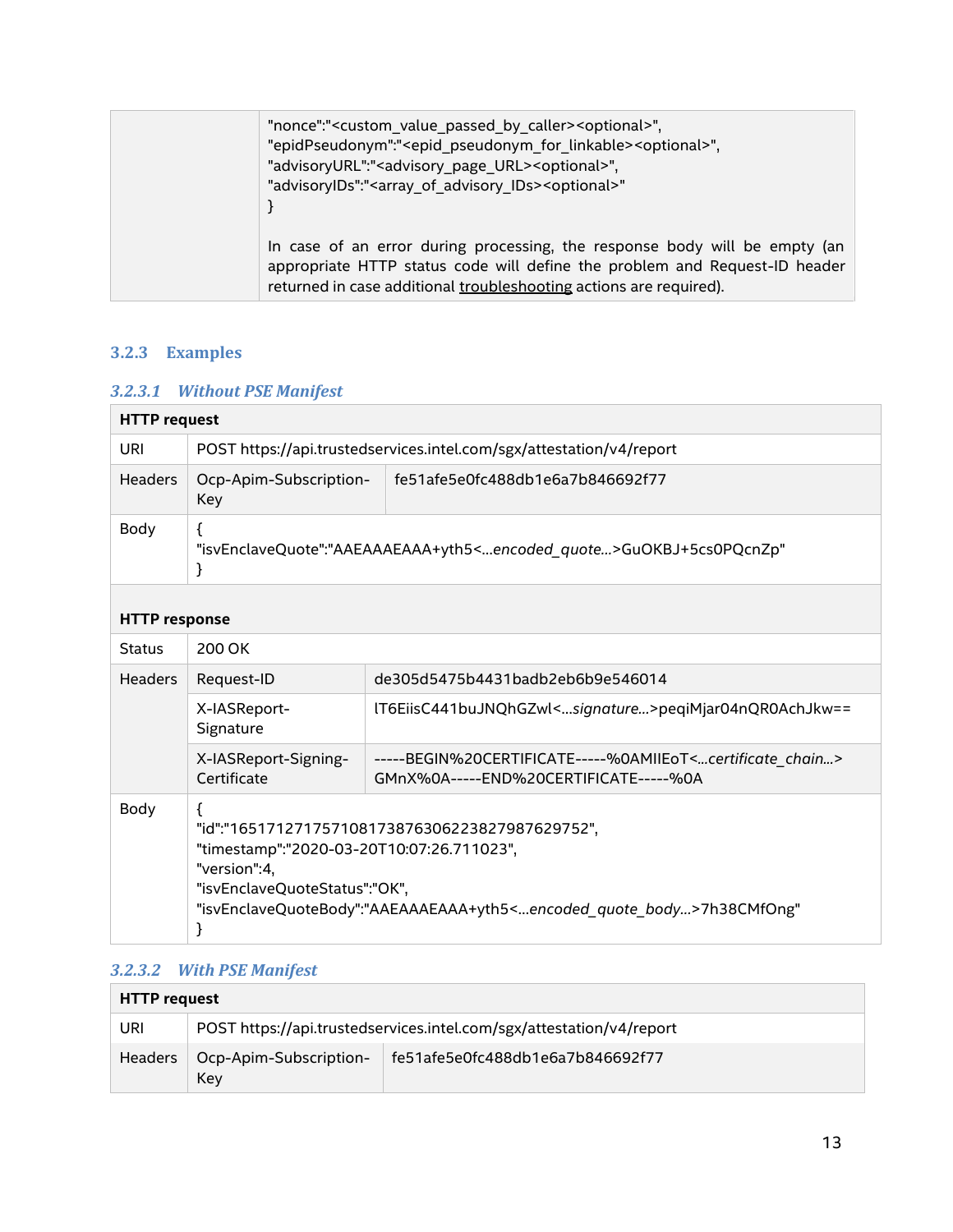| Body                 | "isvEnclaveQuote":"AAEAAAEAAA+yth5 <encoded_quote>GuOKBJ+5cs0PQcnZp",<br/>"pseManifest":"AAAADsFbEHh9L4RmfOsLW<encoded_pse_manifest>2cKrl356PqfY3bh+A<br/><math>=</math><math>=</math><math>"</math></encoded_pse_manifest></encoded_quote>                                                                                                                                         |                                                                                                                          |
|----------------------|-------------------------------------------------------------------------------------------------------------------------------------------------------------------------------------------------------------------------------------------------------------------------------------------------------------------------------------------------------------------------------------|--------------------------------------------------------------------------------------------------------------------------|
| <b>HTTP response</b> |                                                                                                                                                                                                                                                                                                                                                                                     |                                                                                                                          |
| <b>Status</b>        | 200 OK                                                                                                                                                                                                                                                                                                                                                                              |                                                                                                                          |
| <b>Headers</b>       | Request-ID                                                                                                                                                                                                                                                                                                                                                                          | de305d5475b4431badb2eb6b9e546014                                                                                         |
|                      | X-IASReport-<br>Signature                                                                                                                                                                                                                                                                                                                                                           | IT6EiisC441buJNQhGZwl <signature>peqiMjar04nQR0AchJkw==</signature>                                                      |
|                      | X-IASReport-Signing-<br>Certificate                                                                                                                                                                                                                                                                                                                                                 | -----BEGIN%20CERTIFICATE-----%0AMIIEoT <certificate_chain><br/>GMnX%0A-----END%20CERTIFICATE-----%0A</certificate_chain> |
| Body                 | "id":"165171271757108173876306223827987629752",<br>"timestamp":"2020-03-20T10:07:26.711023",<br>"version":4.<br>"isvEnclaveQuoteStatus":"OK",<br>"isvEnclaveQuoteBody":"AAEAAAEAAA+yth5 <encoded_quote_body>7h38CMfOng",<br/>"pseManifestStatus":"OK",<br/>"pseManifestHash":"DE75DD331267<encoded_pse_manifest_hash>4864716FF4B5"</encoded_pse_manifest_hash></encoded_quote_body> |                                                                                                                          |

## <span id="page-13-0"></span>*3.2.3.3 Quote with Linkable EPID Signature*

| <b>HTTP request</b> |                                                                                                             |                                  |
|---------------------|-------------------------------------------------------------------------------------------------------------|----------------------------------|
| URI                 | POST https://api.trustedservices.intel.com/sgx/attestation/v4/report                                        |                                  |
| Header              | Ocp-Apim-Subscription-<br>Key                                                                               | fe51afe5e0fc488db1e6a7b846692f77 |
| Body                | "isvEnclaveQuote":"AAEAAAEAAA+yth5 <encoded_quote_with_linkable>J+5cs0PQcnZp"</encoded_quote_with_linkable> |                                  |

#### **HTTP response**

| <b>Status</b> | 200 OK                                                                                       |                                                                                                                       |
|---------------|----------------------------------------------------------------------------------------------|-----------------------------------------------------------------------------------------------------------------------|
| Header<br>s   | Request-ID                                                                                   | de305d5475b4431badb2eb6b9e546014                                                                                      |
|               | X-IASReport-<br>Signature                                                                    | IT6EiisC441buJNQhGZwl <signature>peqiMjar04nQR0AchJkw==</signature>                                                   |
|               | X-IASReport-Signing-<br>Certificate                                                          | -----BEGIN%20CERTIFICATE-----%0AMIIEoT <certificate chain=""><br/>GMnX%0A-----END%20CERTIFICATE-----%0A</certificate> |
| Body          | "id":"165171271757108173876306223827987629752",<br>"timestamp":"2020-03-20T10:07:26.711023", |                                                                                                                       |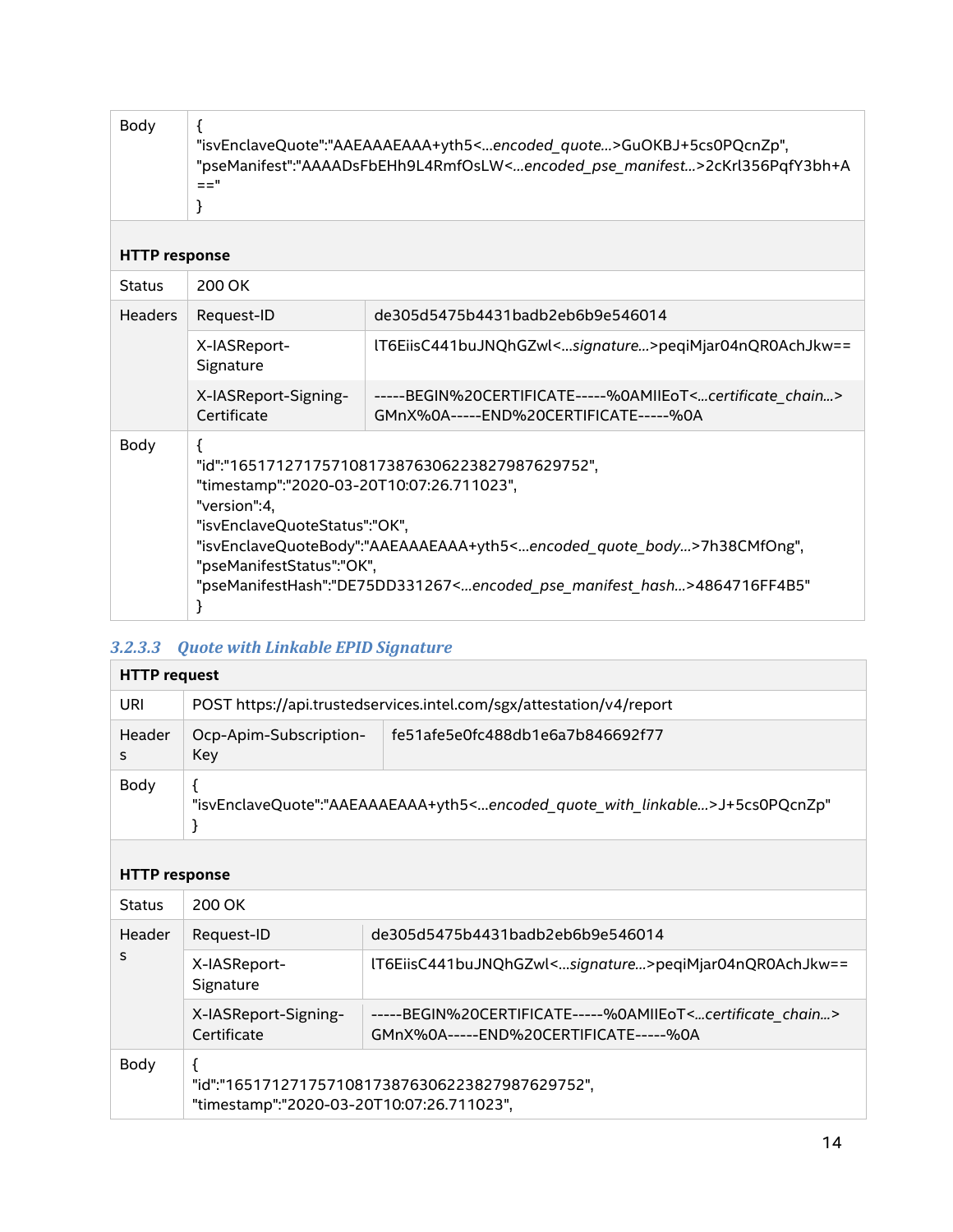| "epidPseudonym":"2p4P9/ <epid pseudonym="" structure="">LbGUw8vUEPI/66x8ptZE="</epid> |  | "version":4.<br>"isvEnclaveQuoteStatus":"OK",<br>"isvEnclaveQuoteBody":"AAEAAAEAAA+yth5 <encoded_quote_body>7h38CMfOng",</encoded_quote_body> |
|---------------------------------------------------------------------------------------|--|-----------------------------------------------------------------------------------------------------------------------------------------------|
|---------------------------------------------------------------------------------------|--|-----------------------------------------------------------------------------------------------------------------------------------------------|

## <span id="page-14-0"></span>*3.2.3.4 With Invalid PSE Manifest*

| <b>HTTP request</b> |                               |                                                                                                                                                                                                     |
|---------------------|-------------------------------|-----------------------------------------------------------------------------------------------------------------------------------------------------------------------------------------------------|
| URI                 |                               | POST https://api.trustedservices.intel.com/sgx/attestation/v4/report                                                                                                                                |
| <b>Headers</b>      | Ocp-Apim-Subscription-<br>Key | fe51afe5e0fc488db1e6a7b846692f77                                                                                                                                                                    |
| Body                | $Y3bh+A=="$                   | "isvEnclaveQuote":"AAEAAAEAAA+yth5 <encoded quote="">GuOKBJ+5cs0PQcnZp",<br/>"pseManifest":"AAAADsFbEHh9L4RmfOsLW<encoded_invalid_pse_manifest>2cKrl356Pqf</encoded_invalid_pse_manifest></encoded> |

#### **HTTP response**

| <b>Status</b>  | 200 OK                                                                                                                                                                                                                                                                                                                                                                         |                                                                                                                       |
|----------------|--------------------------------------------------------------------------------------------------------------------------------------------------------------------------------------------------------------------------------------------------------------------------------------------------------------------------------------------------------------------------------|-----------------------------------------------------------------------------------------------------------------------|
| <b>Headers</b> | Request-ID                                                                                                                                                                                                                                                                                                                                                                     | de305d5475b4431badb2eb6b9e546014                                                                                      |
|                | X-IASReport-<br>Signature                                                                                                                                                                                                                                                                                                                                                      | IT6EiisC441buJNQhGZwl <signature>peqiMjar04nQR0AchJkw==</signature>                                                   |
|                | X-IASReport-Signing-<br>Certificate                                                                                                                                                                                                                                                                                                                                            | -----BEGIN%20CERTIFICATE-----%0AMIIEoT <certificate chain=""><br/>GMnX%0A-----END%20CERTIFICATE-----%0A</certificate> |
| Body           | "id":"59765165899944768216469568823557519409",<br>"timestamp":"2020-03-20T10:13:48.279409",<br>"version":4.<br>"isvEnclaveQuoteStatus":"OK",<br>"isvEnclaveQuoteBody":"AAEAAAEAAA+yth5 <encoded_quote_body>7h38CMfOng",<br/>"pseManifestStatus":"INVALID",<br/>"pseManifestHash":"DE75DD331267<encoded hash="" manifest="" pse="">4864716FF4B5"</encoded></encoded_quote_body> |                                                                                                                       |

#### <span id="page-14-1"></span>*3.2.3.5 With Nonce*

| <b>HTTP request</b> |                                                                                                                     |                                                                      |
|---------------------|---------------------------------------------------------------------------------------------------------------------|----------------------------------------------------------------------|
| URI                 |                                                                                                                     | POST https://api.trustedservices.intel.com/sgx/attestation/v4/report |
| <b>Headers</b>      | Ocp-Apim-Subscription-<br>Key                                                                                       | fe51afe5e0fc488db1e6a7b846692f77                                     |
| Body                | "isvEnclaveQuote":"AAEAAAEAAAAAAAADKB5Z <encoded quote="">AAAAAAAAAAAA==",<br/>"nonce":"0123456701234567"</encoded> |                                                                      |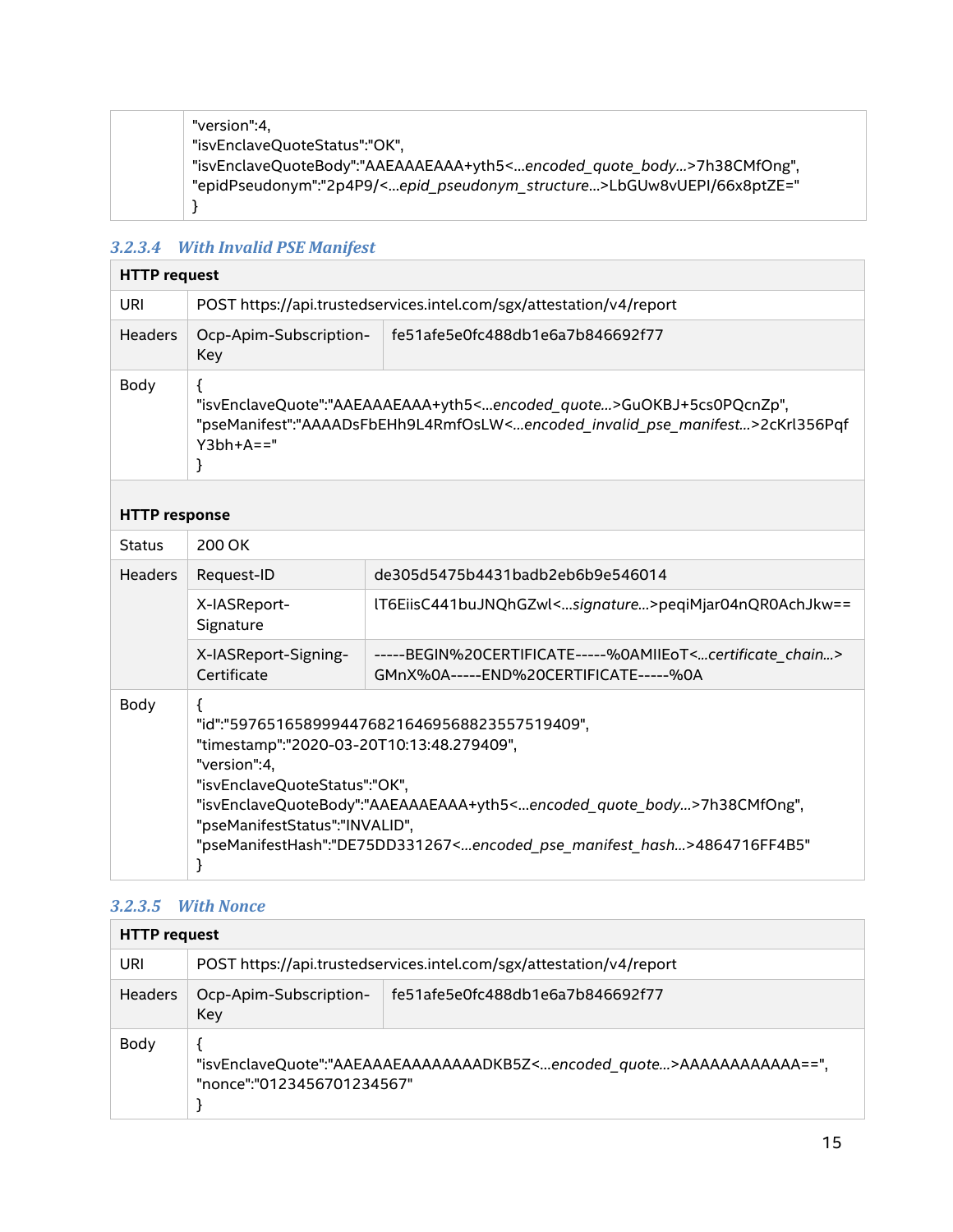| <b>HTTP response</b> |                                                                                                                                                                                                                                                                       |                                                                                                                          |
|----------------------|-----------------------------------------------------------------------------------------------------------------------------------------------------------------------------------------------------------------------------------------------------------------------|--------------------------------------------------------------------------------------------------------------------------|
| <b>Status</b>        | 200 OK                                                                                                                                                                                                                                                                |                                                                                                                          |
| <b>Headers</b>       | Request-ID                                                                                                                                                                                                                                                            | de305d5475b4431badb2eb6b9e546014                                                                                         |
|                      | X-IASReport-<br>Signature                                                                                                                                                                                                                                             | lT6EiisC441buJNQhGZwl <signature>peqiMjar04nQR0AchJkw==</signature>                                                      |
|                      | X-IASReport-Signing-<br>Certificate                                                                                                                                                                                                                                   | -----BEGIN%20CERTIFICATE-----%0AMIIEoT <certificate_chain><br/>GMnX%0A-----END%20CERTIFICATE-----%0A</certificate_chain> |
| Body                 | "id":"9497457846286849067596886882708771068",<br>"timestamp":"2020-03-20T10:07:26.711023",<br>"version":4,<br>"isvEnclaveQuoteStatus":"OK",<br>"isvEnclaveQuoteBody":"AAEAAAEAAA+yth5 <encoded body="" quote="">7h38CMfOng",<br/>"nonce":"0123456701234567"</encoded> |                                                                                                                          |

## <span id="page-15-0"></span>*3.2.3.6 With Invalid Quote*

| <b>HTTP request</b>  |                                                                             |                                                                      |
|----------------------|-----------------------------------------------------------------------------|----------------------------------------------------------------------|
| URI                  |                                                                             | POST https://api.trustedservices.intel.com/sgx/attestation/v4/report |
| <b>Headers</b>       | Ocp-Apim-Subscription-<br>Key                                               | fe51afe5e0fc488db1e6a7b846692f77                                     |
| Body                 | "isvEnclaveQuote":"AAAAADKB5Z <encoded quote="">AAAAAAAA=="<br/>}</encoded> |                                                                      |
| <b>HTTP response</b> |                                                                             |                                                                      |
| <b>Status</b>        | 400 Bad Request                                                             |                                                                      |
| <b>Headers</b>       | Request-ID                                                                  | de305d5475b4431badb2eb6b9e546014                                     |
| Body                 | <empty></empty>                                                             |                                                                      |

#### <span id="page-15-1"></span>*3.2.3.7 Revoked EPID Group*

| <b>HTTP request</b> |                                                                                                              |                                  |
|---------------------|--------------------------------------------------------------------------------------------------------------|----------------------------------|
| URI                 | POST https://api.trustedservices.intel.com/sgx/attestation/v4/report                                         |                                  |
| Headers             | Ocp-Apim-Subscription-<br>Key                                                                                | fe51afe5e0fc488db1e6a7b846692f77 |
| Body                | "isvEnclaveQuote":"AAAAADKB5Z <encoded_quote_for_revoked_group>AAAAAAAA=="</encoded_quote_for_revoked_group> |                                  |
|                     |                                                                                                              |                                  |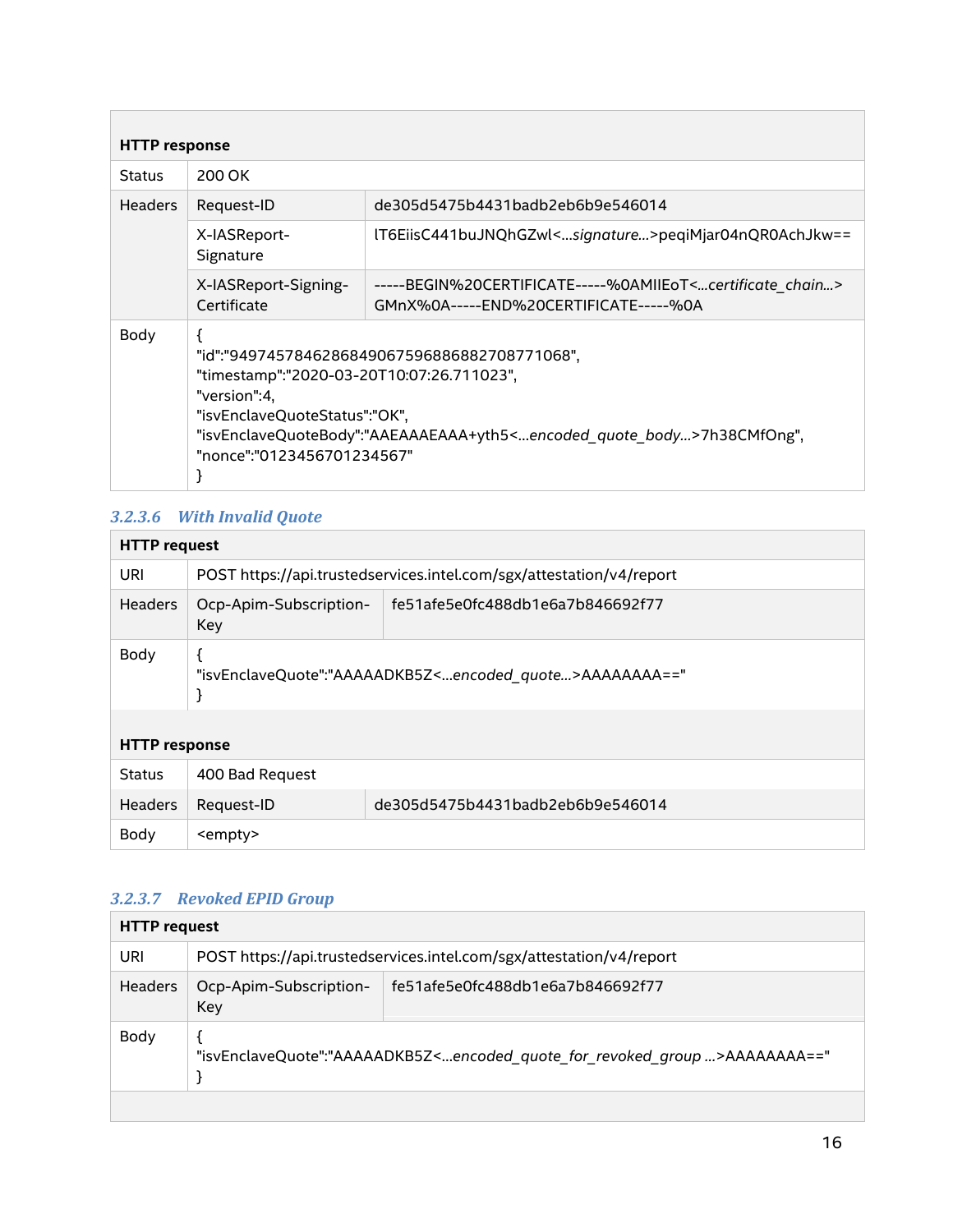| <b>HTTP response</b> |                                                                                                                                                                                                                                                                                                                                                         |                                                                                                                          |
|----------------------|---------------------------------------------------------------------------------------------------------------------------------------------------------------------------------------------------------------------------------------------------------------------------------------------------------------------------------------------------------|--------------------------------------------------------------------------------------------------------------------------|
| <b>Status</b>        | 200 OK                                                                                                                                                                                                                                                                                                                                                  |                                                                                                                          |
| <b>Headers</b>       | Request-ID                                                                                                                                                                                                                                                                                                                                              | de305d5475b4431badb2eb6b9e546014                                                                                         |
|                      | X-IASReport-<br>Signature                                                                                                                                                                                                                                                                                                                               | IT6EiisC441buJNQhGZwl <signature>peqiMjar04nQR0AchJkw==</signature>                                                      |
|                      | X-IASReport-Signing-<br>Certificate                                                                                                                                                                                                                                                                                                                     | -----BEGIN%20CERTIFICATE-----%0AMIIEoT <certificate_chain><br/>GMnX%0A-----END%20CERTIFICATE-----%0A</certificate_chain> |
| Body                 | "id":"66484602060454922488320076477903784063",<br>"timestamp":"2020-03-20T10:07:26.711023",<br>"version":4,<br>"isvEnclaveQuoteStatus":"GROUP REVOKED",<br>"isvEnclaveQuoteBody":"AAEAAAEAAA+yth5 <encoded body="" quote="">7h38CMfOng",<br/>"revocationReason":1,<br/>"platformInfoBlob":"150100650<pib structure="">7B094250DB00C610"</pib></encoded> |                                                                                                                          |

## <span id="page-16-0"></span>*3.2.3.8 EPID Group Out Of Date*

| <b>HTTP request</b> |                                                                      |                                                                                                                   |
|---------------------|----------------------------------------------------------------------|-------------------------------------------------------------------------------------------------------------------|
| URI                 | POST https://api.trustedservices.intel.com/sgx/attestation/v4/report |                                                                                                                   |
| Headers             | Ocp-Apim-Subscription-<br>Key                                        | fe51afe5e0fc488db1e6a7b846692f77                                                                                  |
| Body                | $\ldots$ >AAAAAAAA=="                                                | "isvEnclaveQuote":"AAAAADKB5Z <encoded_quote_for_group_out_of_date< td=""></encoded_quote_for_group_out_of_date<> |
|                     |                                                                      |                                                                                                                   |

### **HTTP response**

| <b>Status</b>  | 200 OK                                                                                                                                                                                                                                                                                                                                    |                                                                                                                       |  |
|----------------|-------------------------------------------------------------------------------------------------------------------------------------------------------------------------------------------------------------------------------------------------------------------------------------------------------------------------------------------|-----------------------------------------------------------------------------------------------------------------------|--|
| <b>Headers</b> | Request-ID                                                                                                                                                                                                                                                                                                                                | de305d5475b4431badb2eb6b9e546014                                                                                      |  |
|                | X-IASReport-<br>Signature                                                                                                                                                                                                                                                                                                                 | IT6EiisC441buJNQhGZwl <signature>peqiMjar04nQR0AchJkw==</signature>                                                   |  |
|                | X-IASReport-Signing-<br>Certificate                                                                                                                                                                                                                                                                                                       | -----BEGIN%20CERTIFICATE-----%0AMIIEoT <certificate chain=""><br/>GMnX%0A-----END%20CERTIFICATE-----%0A</certificate> |  |
| Body           | "id":"66484602060454922488320076477903784063",<br>"timestamp":"2020-03-20T10:07:26.711023",<br>"version":4,<br>"isvEnclaveQuoteStatus":"GROUP OUT OF DATE",<br>"isvEnclaveQuoteBody":"AAEAAAEAAA+yth5 <encoded body="" quote="">7h38CMfOng",<br/>"platformInfoBlob":"150100650<pib_structure>7B094250DB00C610",</pib_structure></encoded> |                                                                                                                       |  |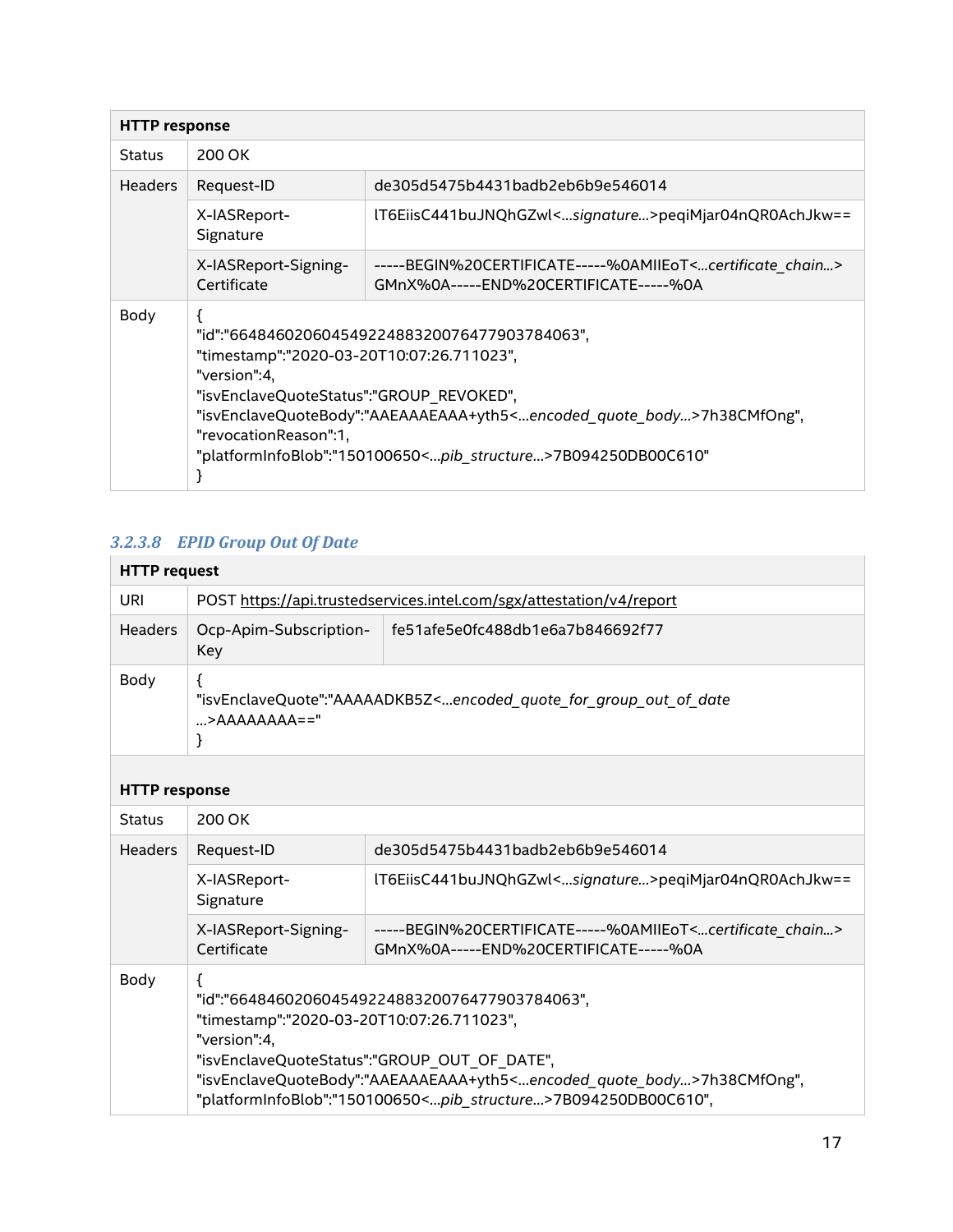| "advisoryURL":"https://security-center.intel.com", |
|----------------------------------------------------|
| "advisoryIDs":["INTEL-SA-00076","INTEL-SA-00135"]  |
|                                                    |

# <span id="page-17-0"></span>*3.2.3.9 SW Hardening Needed*

| <b>HTTP</b> request |                                                                      |                                                                                                        |  |
|---------------------|----------------------------------------------------------------------|--------------------------------------------------------------------------------------------------------|--|
| URI                 | POST https://api.trustedservices.intel.com/sgx/attestation/v4/report |                                                                                                        |  |
| Headers             | Ocp-Apim-Subscription-<br>Key                                        | fe51afe5e0fc488db1e6a7b846692f77                                                                       |  |
| Body                | $\ldots$ >AAAAAAAA=="                                                | "isvEnclaveQuote":"AAAAADKB5Z <encoded date<="" for="" group="" of="" out="" quote="" td=""></encoded> |  |

#### **HTTP response**

| <b>Status</b>  | 200 OK                                                                                                                                                                                                                                                                                                                                               |                                                                                                                       |
|----------------|------------------------------------------------------------------------------------------------------------------------------------------------------------------------------------------------------------------------------------------------------------------------------------------------------------------------------------------------------|-----------------------------------------------------------------------------------------------------------------------|
| <b>Headers</b> | Request-ID                                                                                                                                                                                                                                                                                                                                           | de305d5475b4431badb2eb6b9e546014                                                                                      |
|                | X-IASReport-<br>Signature                                                                                                                                                                                                                                                                                                                            | IT6EiisC441buJNQhGZwl <signature>peqiMjar04nQR0AchJkw==</signature>                                                   |
|                | X-IASReport-Signing-<br>Certificate                                                                                                                                                                                                                                                                                                                  | -----BEGIN%20CERTIFICATE-----%0AMIIEoT <certificate chain=""><br/>GMnX%0A-----END%20CERTIFICATE-----%0A</certificate> |
| Body           | "id":"66484602060454922488320076477903784063",<br>"timestamp":"2020-03-20T10:07:26.711023",<br>"version":4.<br>"isvEnclaveQuoteStatus":"SW HARDENING NEEDED",<br>"isvEnclaveQuoteBody":"AAEAAAEAAA+yth5 <encoded body="" quote="">7h38CMfOng",<br/>"advisoryURL":"https://security-center.intel.com",<br/>"advisoryIDs":["INTEL-SA-00334"]</encoded> |                                                                                                                       |

## <span id="page-17-1"></span>*3.2.3.10 Configuration and SW Hardening Needed*

| <b>HTTP request</b> |                                                                                                                                                   |                                  |
|---------------------|---------------------------------------------------------------------------------------------------------------------------------------------------|----------------------------------|
| URI                 | POST https://api.trustedservices.intel.com/sgx/attestation/v4/report                                                                              |                                  |
| <b>Headers</b>      | Ocp-Apim-Subscription-<br>Key                                                                                                                     | fe51afe5e0fc488db1e6a7b846692f77 |
| Body                | "isvEnclaveQuote":"AAAAADKB5Z <encoded_quote_for_group_out_of_date<br><math>\ldots</math>&gt;AAAAAAAA=="</encoded_quote_for_group_out_of_date<br> |                                  |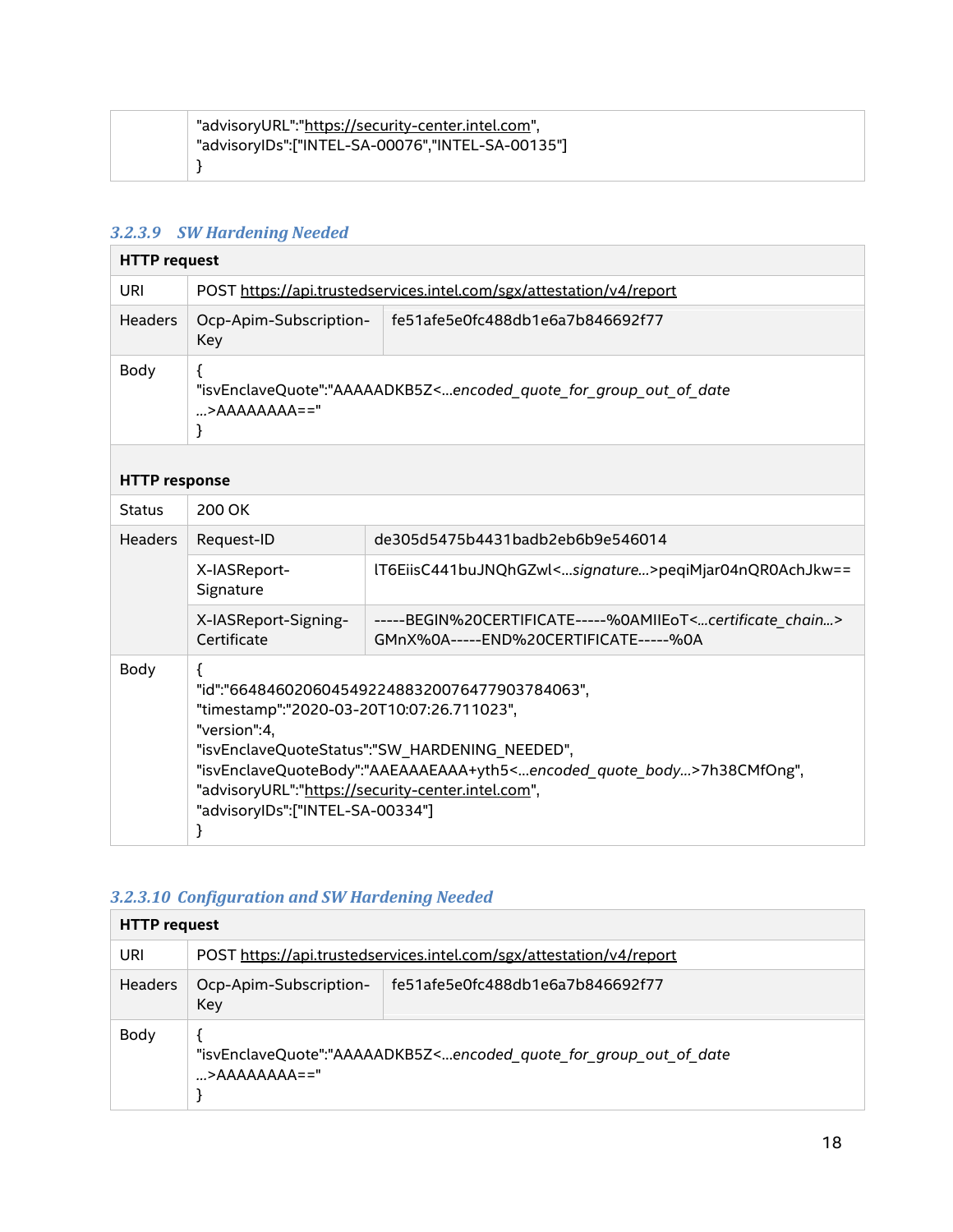<span id="page-18-0"></span>

| <b>HTTP response</b> |                                                                                                                                                                                                                                                                                                                                                                                                                                                                                 |                                                                                                                          |  |
|----------------------|---------------------------------------------------------------------------------------------------------------------------------------------------------------------------------------------------------------------------------------------------------------------------------------------------------------------------------------------------------------------------------------------------------------------------------------------------------------------------------|--------------------------------------------------------------------------------------------------------------------------|--|
| <b>Status</b>        | 200 OK                                                                                                                                                                                                                                                                                                                                                                                                                                                                          |                                                                                                                          |  |
| <b>Headers</b>       | Request-ID                                                                                                                                                                                                                                                                                                                                                                                                                                                                      | de305d5475b4431badb2eb6b9e546014                                                                                         |  |
|                      | X-IASReport-<br>Signature                                                                                                                                                                                                                                                                                                                                                                                                                                                       | IT6EiisC441buJNQhGZwl <signature>peqiMjar04nQR0AchJkw==</signature>                                                      |  |
|                      | X-IASReport-Signing-<br>Certificate                                                                                                                                                                                                                                                                                                                                                                                                                                             | -----BEGIN%20CERTIFICATE-----%0AMIIEoT <certificate_chain><br/>GMnX%0A-----END%20CERTIFICATE-----%0A</certificate_chain> |  |
| Body                 | "id":"66484602060454922488320076477903784063",<br>"timestamp":"2020-03-20T10:07:26.711023",<br>"version":4,<br>"isvEnclaveQuoteStatus":"CONFIGURATION_AND_SW_HARDENING_NEEDED",<br>"isvEnclaveQuoteBody":"AAEAAAEAAA+yth5 <encoded_quote_body>7h38CMfOng",<br/>"platformInfoBlob":"150100650<pib_structure>7B094250DB00C610",<br/>"advisoryURL":"https://security-center.intel.com",<br/>"advisoryIDs":["INTEL-SA-00334","INTEL-SA-00161"]</pib_structure></encoded_quote_body> |                                                                                                                          |  |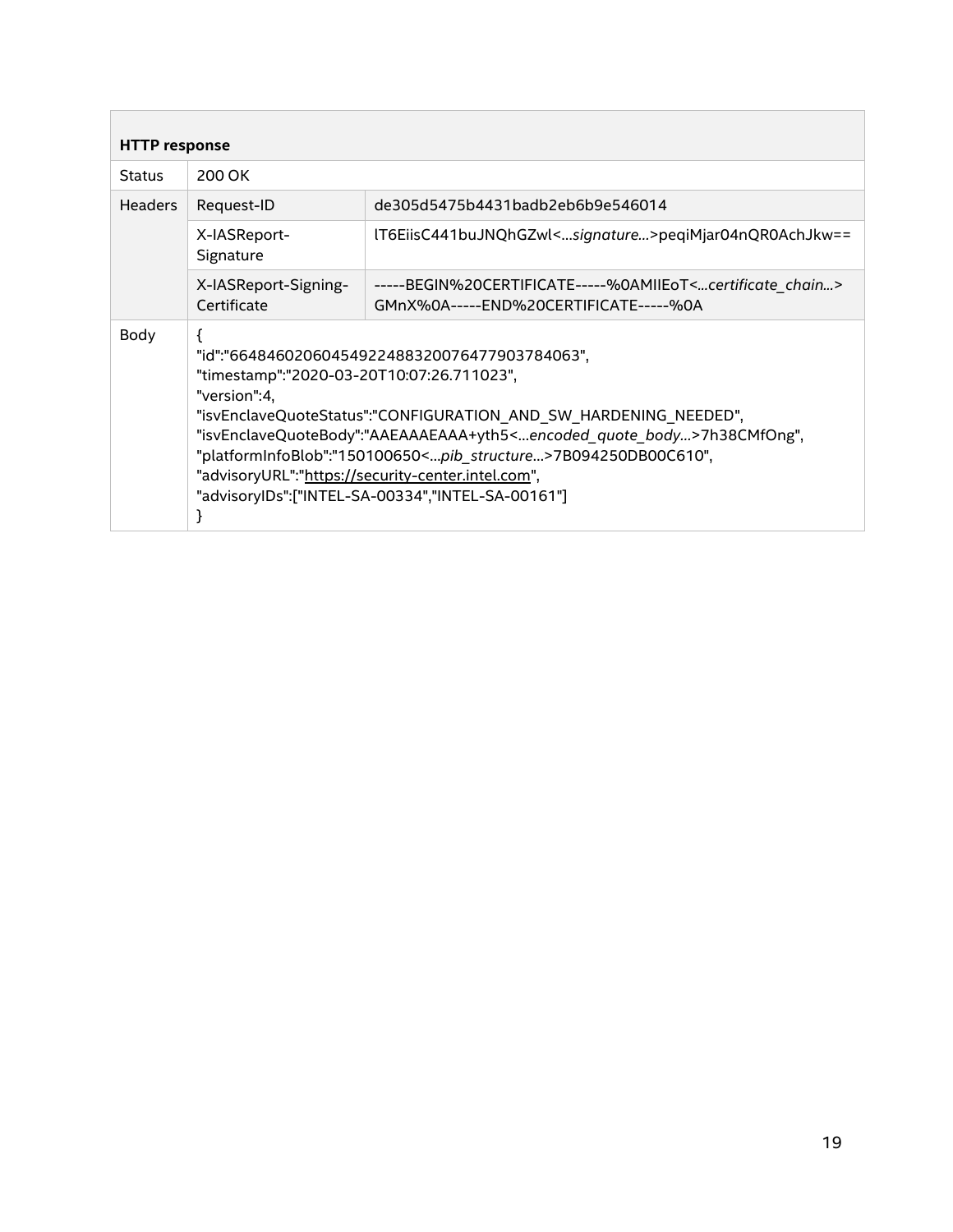## <span id="page-19-0"></span>**4 Data Structures**

The following chapter describes in detail the data structures used in the Attestation API.

## <span id="page-19-1"></span>**Attestation Evidence Payload**

Attestation Evidence Payload is a data structure submitted by the Service Provider to IAS so that identity of the ISV enclave and the validity of the platform can be verified.

#### **Data format**

| <b>Field name</b> | <b>Field type</b> | <b>Field value</b>                                                                                                                                                                                                                                                                                                                                                                                                             |
|-------------------|-------------------|--------------------------------------------------------------------------------------------------------------------------------------------------------------------------------------------------------------------------------------------------------------------------------------------------------------------------------------------------------------------------------------------------------------------------------|
| isvEnclaveQuote   | <b>String</b>     | Base 64-encoded QUOTE structure generated by QE for the ISV<br>enclave. See Quoting Data Structures for details.<br>This field is <b>mandatory</b> .                                                                                                                                                                                                                                                                           |
| pseManifest       | <b>String</b>     | Base 64-encoded SGX Platform Service Security Property<br>Descriptor structure provided by the platform.<br>This field is <b>optional</b> , it will be present only if ISV enclave uses SGX<br>Platform Service.                                                                                                                                                                                                               |
| nonce             | <b>String</b>     | A string that represents custom nonce value provided by SP.<br>Maximum size of the nonce is 32 characters.<br>This field is <b>optional</b> , it is up to the SP to include that field. It can<br>be used by SP to ensure that an old Attestation Verification Report<br>cannot be reused in replay attacks.<br>If this field is present, it will be returned back to SP as part of<br><b>Attestation Verification Report.</b> |

## <span id="page-19-2"></span>**Attestation Verification Report**

The Attestation Verification Report is a data structure returned by the Attestation Service for Intel® SGX to the Service Provider. It contains a cryptographically signed report of verification of the identity of ISV enclave and the Trusted Computing Base (TCB) of the platform.

#### <span id="page-19-3"></span>**4.2.1 Report Data**

| <b>Field name</b> | Field type | <b>Field value</b>                                                             |
|-------------------|------------|--------------------------------------------------------------------------------|
| id                | String     | Representation of unique identifier of the Attestation<br>Verification Report. |
|                   |            | This field is <i>mandatory</i> .                                               |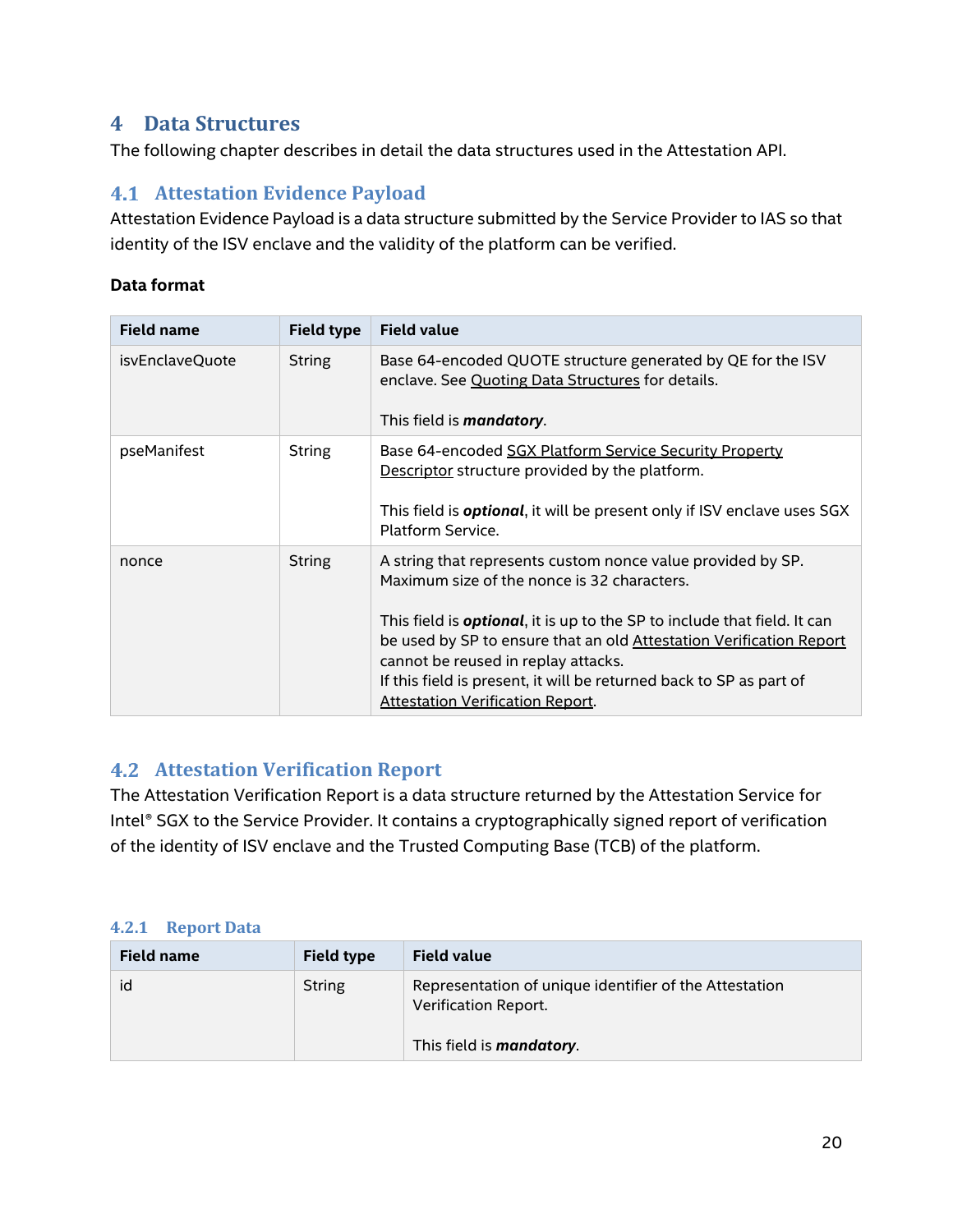| <b>Field name</b>     | <b>Field type</b> | <b>Field value</b>                                                                                                                                                                                                                                                                                                                                                                                                                                                                                                                                                                                                                                                                                                                                                                                                                                                                                                                                                                                                                                                                                                                                                                                                                                                                                                                                                                                                                                                                                                                                                                                                                                                                                                                                                                                                  |
|-----------------------|-------------------|---------------------------------------------------------------------------------------------------------------------------------------------------------------------------------------------------------------------------------------------------------------------------------------------------------------------------------------------------------------------------------------------------------------------------------------------------------------------------------------------------------------------------------------------------------------------------------------------------------------------------------------------------------------------------------------------------------------------------------------------------------------------------------------------------------------------------------------------------------------------------------------------------------------------------------------------------------------------------------------------------------------------------------------------------------------------------------------------------------------------------------------------------------------------------------------------------------------------------------------------------------------------------------------------------------------------------------------------------------------------------------------------------------------------------------------------------------------------------------------------------------------------------------------------------------------------------------------------------------------------------------------------------------------------------------------------------------------------------------------------------------------------------------------------------------------------|
| timestamp             | <b>String</b>     | Representation of date and time the Attestation Verification<br>Report was created. The time shall be in UTC and the<br>encoding shall be compliant to ISO 8601 standard.<br>This field is <i>mandatory</i> .                                                                                                                                                                                                                                                                                                                                                                                                                                                                                                                                                                                                                                                                                                                                                                                                                                                                                                                                                                                                                                                                                                                                                                                                                                                                                                                                                                                                                                                                                                                                                                                                       |
| version               | Number            | Integer that denotes the version of the Verification Attestation<br>Evidence API that has been used to generate the report<br>(currently set to 4). Service Providers should verify this field to<br>confirm that the report was generated by the intended API<br>version, instead of a different API version with potentially<br>different security properties.<br>This field is <i>mandatory</i> .                                                                                                                                                                                                                                                                                                                                                                                                                                                                                                                                                                                                                                                                                                                                                                                                                                                                                                                                                                                                                                                                                                                                                                                                                                                                                                                                                                                                                |
| isvEnclaveQuoteStatus | <b>String</b>     | One of the following values:<br>OK - EPID signature of the ISV enclave QUOTE was<br>verified correctly and the TCB level of the SGX platform<br>is up-to-date.<br>SIGNATURE INVALID - EPID signature of the ISV<br>enclave QUOTE was invalid. The content of the QUOTE<br>is not trustworthy.<br><b>GROUP_REVOKED</b> - The EPID group has been<br>When<br>revoked.<br>this<br>value<br>returned.<br>the<br>is<br>revocationReason field of the Attestation Verification<br>Report will contain revocation reason code for this EPID<br>group as reported in the EPID Group CRL. The content<br>of the QUOTE is not trustworthy.<br>SIGNATURE_REVOKED - The EPID private key used to<br>$\bullet$<br>sign the QUOTE has been revoked by signature. The<br>content of the QUOTE is not trustworthy.<br>KEY_REVOKED - The EPID private key used to sign the<br>$\bullet$<br>QUOTE has been directly revoked (not by signature).<br>The content of the QUOTE is not trustworthy.<br>SIGRL VERSION MISMATCH - SigRL version in ISV<br>enclave QUOTE does not match the most recent<br>version of the SigRL. In rare situations, after SP<br>retrieved the SigRL from IAS and provided it to the<br>platform, a newer version of the SigRL is made<br>available. As a result, the Attestation Verification Report<br>will indicate SIGRL VERSION MISMATCH. SP can<br>retrieve the most recent version of SigRL from the IAS<br>and request the platform to perform remote attestation<br>again with the most recent version of SigRL. If the<br>platform keeps failing to provide a valid QUOTE<br>matching with the most recent version of the SigRL, the<br>content of the QUOTE is not trustworthy.<br><b>GROUP_OUT_OF_DATE</b> - The EPID signature of the<br>ISV enclave QUOTE has been verified correctly, but the |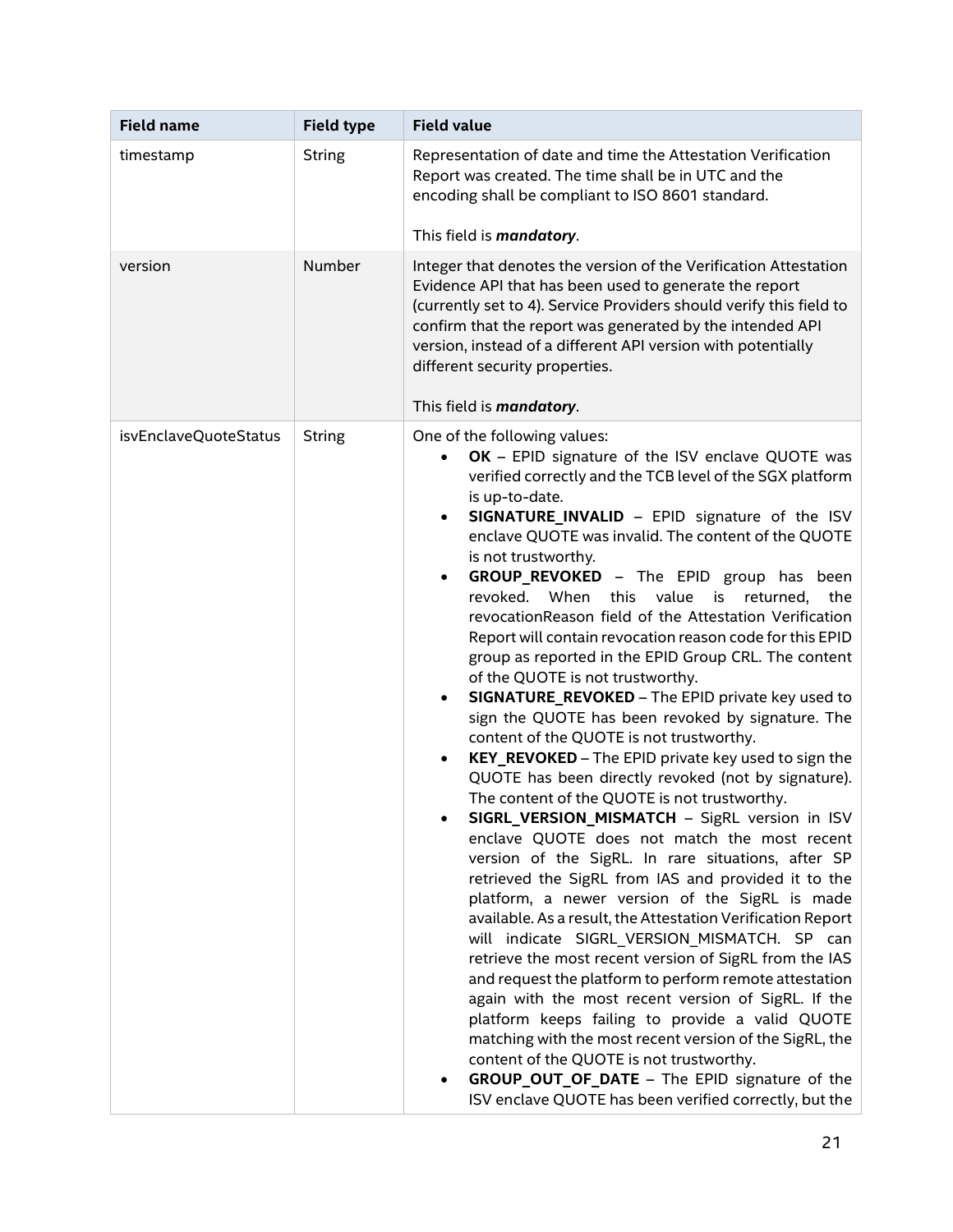| <b>Field name</b>   | <b>Field type</b> | <b>Field value</b>                                                                                                                                                                                                                                                                                                                                                                                                                                                                                                                                                                                                                                                                                                                                                                                                                                                                                                                                                                                                                                                                                                                                                                                                                                                                                                                                                                                                                                                                                                                                                                                                                                                                                                                                                                                                                                                                                                                                                                                                                                                                                                    |  |  |
|---------------------|-------------------|-----------------------------------------------------------------------------------------------------------------------------------------------------------------------------------------------------------------------------------------------------------------------------------------------------------------------------------------------------------------------------------------------------------------------------------------------------------------------------------------------------------------------------------------------------------------------------------------------------------------------------------------------------------------------------------------------------------------------------------------------------------------------------------------------------------------------------------------------------------------------------------------------------------------------------------------------------------------------------------------------------------------------------------------------------------------------------------------------------------------------------------------------------------------------------------------------------------------------------------------------------------------------------------------------------------------------------------------------------------------------------------------------------------------------------------------------------------------------------------------------------------------------------------------------------------------------------------------------------------------------------------------------------------------------------------------------------------------------------------------------------------------------------------------------------------------------------------------------------------------------------------------------------------------------------------------------------------------------------------------------------------------------------------------------------------------------------------------------------------------------|--|--|
|                     |                   | TCB level of SGX platform is outdated (for further<br>details see Advisory IDs). The platform has not been<br>identified as compromised and thus it is not revoked. It<br>is up to the Service Provider to decide whether or not<br>to trust the content of the QUOTE, and whether or not<br>to trust the platform performing the attestation to<br>protect specific sensitive information.<br><b>CONFIGURATION_NEEDED - The EPID signature of the</b><br>ISV enclave QUOTE has been verified correctly, but<br>additional configuration of SGX platform may be<br>needed (for further details see Advisory IDs). The<br>platform has not been identified as compromised and<br>thus it is not revoked. It is up to the Service Provider to<br>decide whether or not to trust the content of the<br>QUOTE, and whether or not to trust the platform<br>performing the attestation to protect specific sensitive<br>information.<br>SW_HARDENING_NEEDED - the EPID signature of the<br>ISV enclave QUOTE has been verified correctly but due<br>to certain issues affecting the platform, additional SW<br>Hardening in the attesting SGX enclaves may be<br>needed. The relying party should evaluate the potential<br>risk of an attack leveraging the relevant issues on the<br>attesting enclave, and whether the attesting enclave<br>employs adequate software hardening to mitigate the<br>risk.<br>CONFIGURATION_AND_SW_HARDENING_NEEDED -<br>the EPID signature of the ISV enclave QUOTE has been<br>verified correctly but additional configuration for the<br>platform and SW Hardening in the attesting SGX<br>enclaves may be needed. The platform has not been<br>identified as compromised and thus it is not revoked. It<br>is up to the Service Provider to decide whether or not<br>to trust the content of the QUOTE. The relying party<br>should also evaluate the potential risk of an attack<br>leveraging the relevant issues on the attestation<br>enclave, and whether the attesting enclave employs<br>adequate software hardening to mitigate the risk.<br>This field is <i>mandatory</i> . |  |  |
| isvEnclaveQuoteBody | <b>String</b>     | Base 64-encoded BODY of QUOTE structure (i.e., QUOTE<br>structure without signature related fields: SIG_LEN and SIG) as<br>received in Attestation Evidence Payload. See Quoting Data<br><b>Structures</b> for details.<br>This field is <i>mandatory</i> .                                                                                                                                                                                                                                                                                                                                                                                                                                                                                                                                                                                                                                                                                                                                                                                                                                                                                                                                                                                                                                                                                                                                                                                                                                                                                                                                                                                                                                                                                                                                                                                                                                                                                                                                                                                                                                                           |  |  |
|                     |                   |                                                                                                                                                                                                                                                                                                                                                                                                                                                                                                                                                                                                                                                                                                                                                                                                                                                                                                                                                                                                                                                                                                                                                                                                                                                                                                                                                                                                                                                                                                                                                                                                                                                                                                                                                                                                                                                                                                                                                                                                                                                                                                                       |  |  |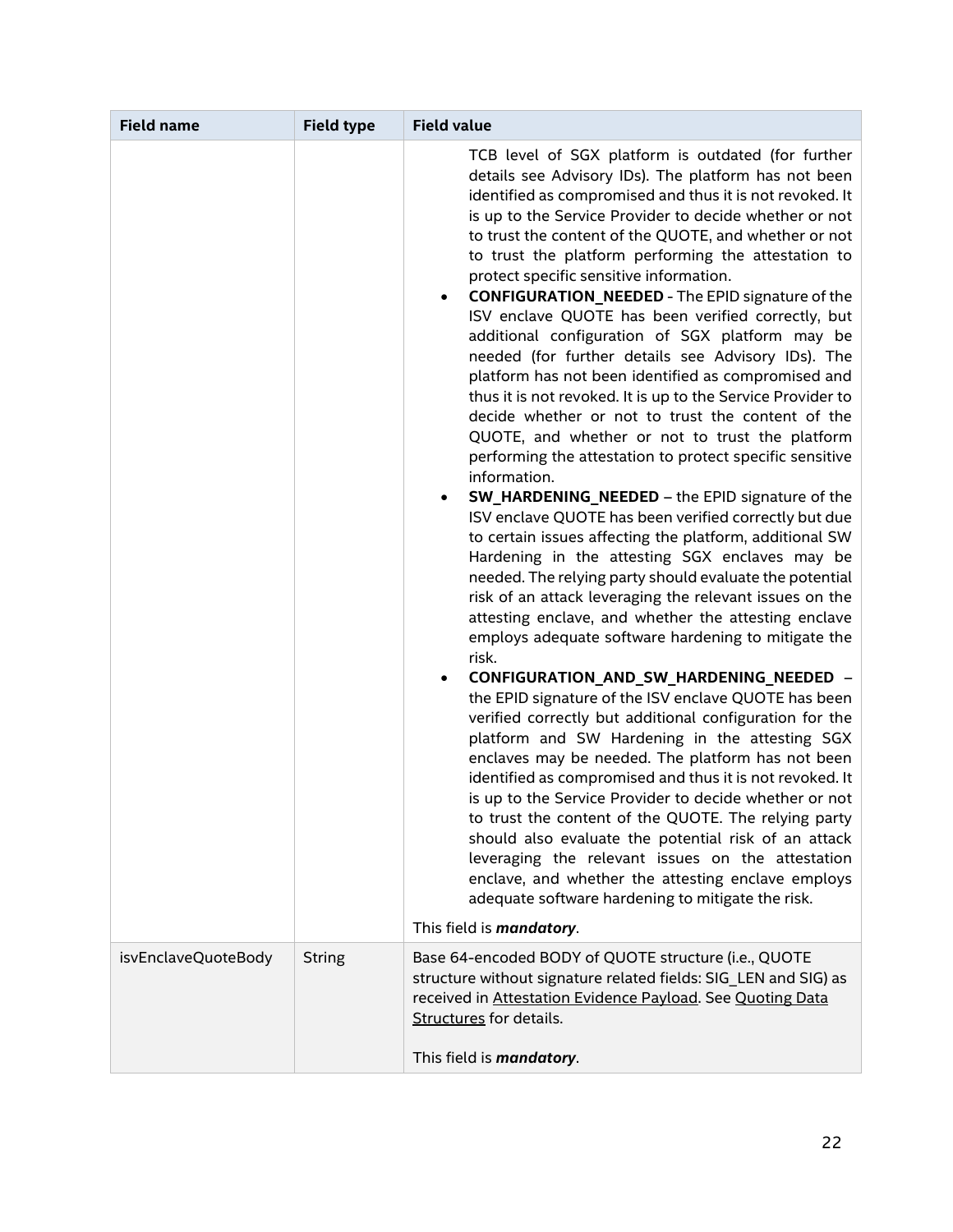| <b>Field name</b> | <b>Field type</b> | <b>Field value</b>                                                                                                                                                                                                                                                                                                                                                                                                                                                                                                                                                                                                                                                                                                                                                                                                                                                                                                                                                                                                                                                                                                                                                                                                                                                                                                                                                                                                                                                                                                                                                                                                                                                                                                                     |  |  |
|-------------------|-------------------|----------------------------------------------------------------------------------------------------------------------------------------------------------------------------------------------------------------------------------------------------------------------------------------------------------------------------------------------------------------------------------------------------------------------------------------------------------------------------------------------------------------------------------------------------------------------------------------------------------------------------------------------------------------------------------------------------------------------------------------------------------------------------------------------------------------------------------------------------------------------------------------------------------------------------------------------------------------------------------------------------------------------------------------------------------------------------------------------------------------------------------------------------------------------------------------------------------------------------------------------------------------------------------------------------------------------------------------------------------------------------------------------------------------------------------------------------------------------------------------------------------------------------------------------------------------------------------------------------------------------------------------------------------------------------------------------------------------------------------------|--|--|
| revocationReason  | Number            | Integer corresponding to revocation reason code for a<br>revoked EPID group listed in EPID Group CRL. Allowed values<br>are described in RFC 5280.                                                                                                                                                                                                                                                                                                                                                                                                                                                                                                                                                                                                                                                                                                                                                                                                                                                                                                                                                                                                                                                                                                                                                                                                                                                                                                                                                                                                                                                                                                                                                                                     |  |  |
|                   |                   | This field is <i>optional</i> , it will only be present if value of<br>isvEnclaveQuoteStatus is equal to GROUP_REVOKED.                                                                                                                                                                                                                                                                                                                                                                                                                                                                                                                                                                                                                                                                                                                                                                                                                                                                                                                                                                                                                                                                                                                                                                                                                                                                                                                                                                                                                                                                                                                                                                                                                |  |  |
| pseManifestStatus | <b>String</b>     | One of the following values:<br>OK - Security properties of the SGX Platform Service<br>was verified as valid and up-to-date.<br><b>UNKNOWN</b> - Security properties of the SGX Platform<br>Service cannot be verified due to unrecognized PSE<br>Manifest.<br><b>INVALID</b> - Security properties of the SGX Platform<br>Service are invalid. SP should assume the SGX Platform<br>Service utilized by the ISV enclave is invalid.<br><b>OUT OF DATE - TCB level of SGX Platform Service is</b><br>outdated but the Service has not been identified as<br>compromised and thus it is not revoked. It is up to the<br>SP to decide whether or not to assume the SGX<br>Platform Service utilized by the ISV enclave is valid.<br>REVOKED - The hardware/firmware component<br>involved in the SGX Platform Service has been revoked.<br>SP should assume the SGX Platform Service utilized by<br>the ISV enclave is invalid.<br>RL_VERSION_MISMATCH - A specific type of<br>Revocation List used to verify the hardware/firmware<br>component involved in the SGX Platform Service<br>during the SGX Platform Service initialization process is<br>out of date. If the SP rejects the remote attestation and<br>forwards the Platform Info Blob to the SGX Platform<br>SW through the ISV SGX Application, the SGX Platform<br>SW will attempt to refresh the SGX Platform Service.<br>This field is <b>optional</b> , it will only be present if the SGX<br>Platform Service Security Property Descriptor (pseManifest) is<br>provided in Attestation Evidence Payload and<br>isvEnclaveQuoteStatus is equal to OK,<br>GROUP_OUT_OF_DATE, CONFIGURATION_NEEDED,<br>SW HARDENING NEEDED or<br>CONFIGURATION AND SW HARDENING NEEDED. |  |  |
| pseManifestHash   | <b>String</b>     | SHA-256 calculated over SGX Platform Service Security<br>Property Descriptor as received in Attestation Evidence<br>Payload. This field is encoded using Base 16 encoding<br>scheme.                                                                                                                                                                                                                                                                                                                                                                                                                                                                                                                                                                                                                                                                                                                                                                                                                                                                                                                                                                                                                                                                                                                                                                                                                                                                                                                                                                                                                                                                                                                                                   |  |  |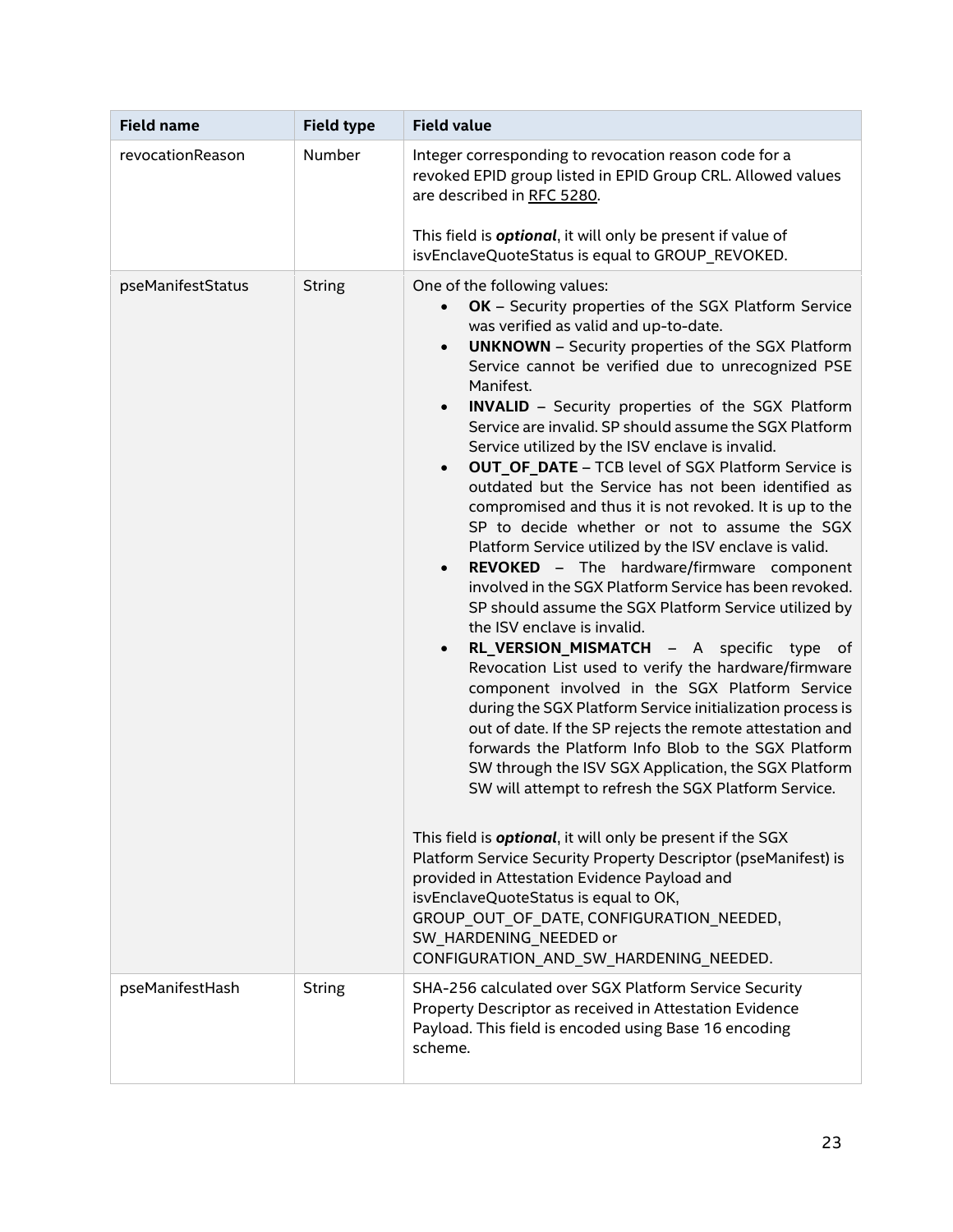| <b>Field name</b> | <b>Field type</b> | <b>Field value</b>                                                                                                                                                                                                                                                                                                                                                                                                                                                                                                                                                                                     |  |  |
|-------------------|-------------------|--------------------------------------------------------------------------------------------------------------------------------------------------------------------------------------------------------------------------------------------------------------------------------------------------------------------------------------------------------------------------------------------------------------------------------------------------------------------------------------------------------------------------------------------------------------------------------------------------------|--|--|
|                   |                   | This field is <i>optional</i> , it will only be present if pseManifest field<br>is provided in Attestation Evidence Payload.                                                                                                                                                                                                                                                                                                                                                                                                                                                                           |  |  |
| platformInfoBlob  | <b>String</b>     | A TLV containing an opaque binary blob that the Service<br>Provider and the ISV SGX Application are supposed to forward<br>to SGX Platform SW. This field is encoded using Base 16<br>encoding scheme.<br>This field is <i>optional</i> , it will only be present if one the<br>following conditions is met:<br>isvEnclaveQuoteStatus is equal to GROUP_REVOKED,<br>$\bullet$<br>GROUP_OUT_OF_DATE, CONFIGURATION_NEEDED or<br>CONFIGURATION_AND_SW_HARDENING_NEEDED.<br>pseManifestStatus is equal to one of the following<br>OUT_OF_DATE,<br><b>REVOKED</b><br>values:<br>or<br>RL VERSION MISMATCH. |  |  |
| nonce             | <b>String</b>     | A string that represents a nonce value provided by SP in<br>Attestation Evidence Payload.<br>This field is <b>optional</b> , it will only be present if nonce field is<br>provided in Attestation Evidence Payload.                                                                                                                                                                                                                                                                                                                                                                                    |  |  |
| epidPseudonym     | <b>String</b>     | Byte array representing EPID Pseudonym that consists of the<br>concatenation of EPID B (64 bytes) & EPID K (64 bytes)<br>components of EPID signature. If two linkable EPID signatures<br>for an EPID Group have the same EPID Pseudonym, the two<br>signatures were generated using the same EPID private key.<br>This field is encoded using Base 64 encoding scheme.<br>This field is <i>optional</i> , it will only be present if Attestation<br>Evidence Payload contains Quote with linkable EPID signature.                                                                                     |  |  |
| advisoryURL       | <b>String</b>     | URL to Intel® Product Security Center Advisories page that<br>provides additional information on SGX-related security<br>issues. IDs of advisories for specific issues that may affect the<br>attested platform are conveyed in advisoryIDs field.<br>This field is <b>optional</b> , it will only be present if HTTP status<br>code is 200 and isvEnclaveQuoteStatus in Attestation<br>Verification Report is equal to GROUP OUT OF DATE,<br>CONFIGURATION NEEDED, SW HARDENING NEEDED or<br>CONFIGURATION_AND_SW_HARDENING_NEEDED.                                                                   |  |  |
| advisoryIDs       | Array             | JSON array of Advisory IDs (e.g. ["INTEL-SA-00075", "INTEL-<br>SA-00076"]) that can be searched on a page indicated by URL<br>included in advisoryURL field. Advisory IDs refer to articles<br>providing insight into SGX-related security issues that may<br>affect attested platform.                                                                                                                                                                                                                                                                                                                |  |  |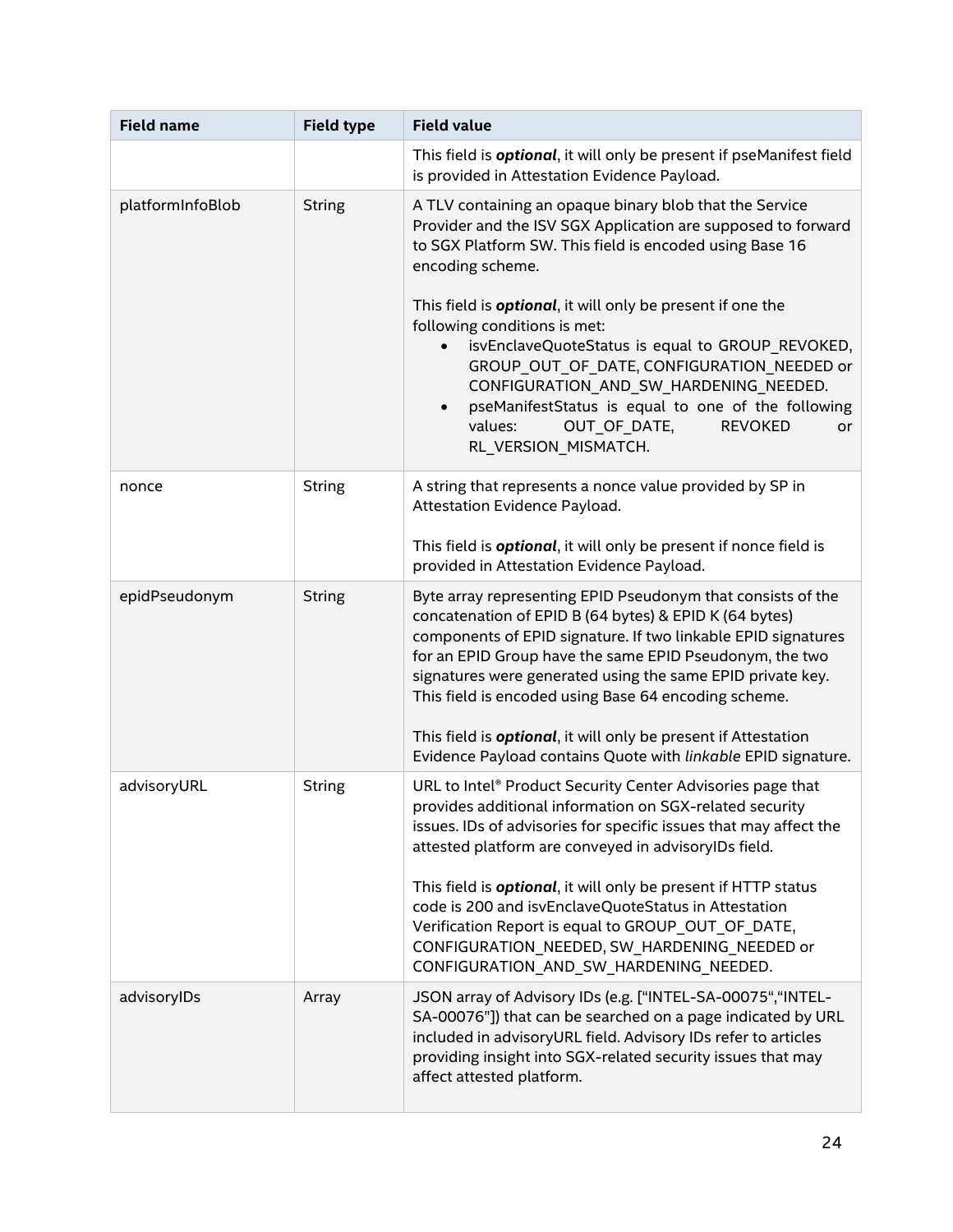| <b>Field name</b> | <b>Field type</b> | <b>Field value</b>                                                                                                                                                                                                                                                             |  |
|-------------------|-------------------|--------------------------------------------------------------------------------------------------------------------------------------------------------------------------------------------------------------------------------------------------------------------------------|--|
|                   |                   | This field is <b>optional</b> , it will only be present if HTTP status<br>code is 200 and isvEnclaveQuoteStatus in Attestation<br>Verification Report is equal to GROUP OUT OF DATE,<br>CONFIGURATION NEEDED, SW HARDENING NEEDED or<br>CONFIGURATION AND SW HARDENING NEEDED. |  |

#### <span id="page-24-0"></span>**4.2.2 Report Signature**

The Attestation Verification Report is cryptographically signed by Report Signing Key (owned by the Attestation Service) using the RSA-SHA256 algorithm. The signature is calculated over the entire body of the HTTP response. Base 64-encoded signature is then returned in a custom HTTP response header X-IASReport-Signature.

To verify the signature over the report, you should the following steps:

- 1. Decode and verify the Report Signing Certificate Chain that was sent together with the report (see [Report Signing Certificate Chain](#page-24-1) for details). Verify that the chain is rooted in a trusted Attestation Report Signing CA Certificate (available to download upon successful registration to IAS).
- 2. Optionally, verify that the certificates in the chain have not been revoked (using CRLs indicated in the certificates).
- 3. Verify the signature over the report using Attestation Report Signing Certificate.

## <span id="page-24-1"></span>**4.2.3 Report Signing Certificate Chain**

The public part of Report Key is distributed in the form of an x.509 digital certificate called Attestation Report Signing Certificate. It is a leaf certificate issued by the Attestation Report Signing CA Certificate:

- 1) **Attestation Report Signing CA Certificate:** CN=Intel SGX Attestation Report Signing CA, O=Intel Corporation, L=Santa Clara, ST=CA, C=US
- 2) **Attestation Report Signing Certificate:** CN=Intel SGX Attestation Report Signing, O=Intel Corporation, L=Santa Clara, ST=CA, C=US

A PEM-encoded certificate chain consisting of Attestation Report Signing Certificate and Attestation Report Signing CA Certificate is returned in a custom HTTP response header X-IASReport-Signing-Certificate.

## <span id="page-24-2"></span>**4.2.4 Platform Info Blob**

*Platform Info Blob TLV* contains an opaque data structure to be forwarded from the Service Provider to the ISV SGX application. The ISV SGX application can then call the SGX SDK API sgx\_report\_attestation\_status () for analysis. Internally, the *Platform Info Blob TLV* is a collection of status flags and platform TCB information wrapped in a TLV container (that includes a header). All *TLV header* ingredients are expressed in big-endian.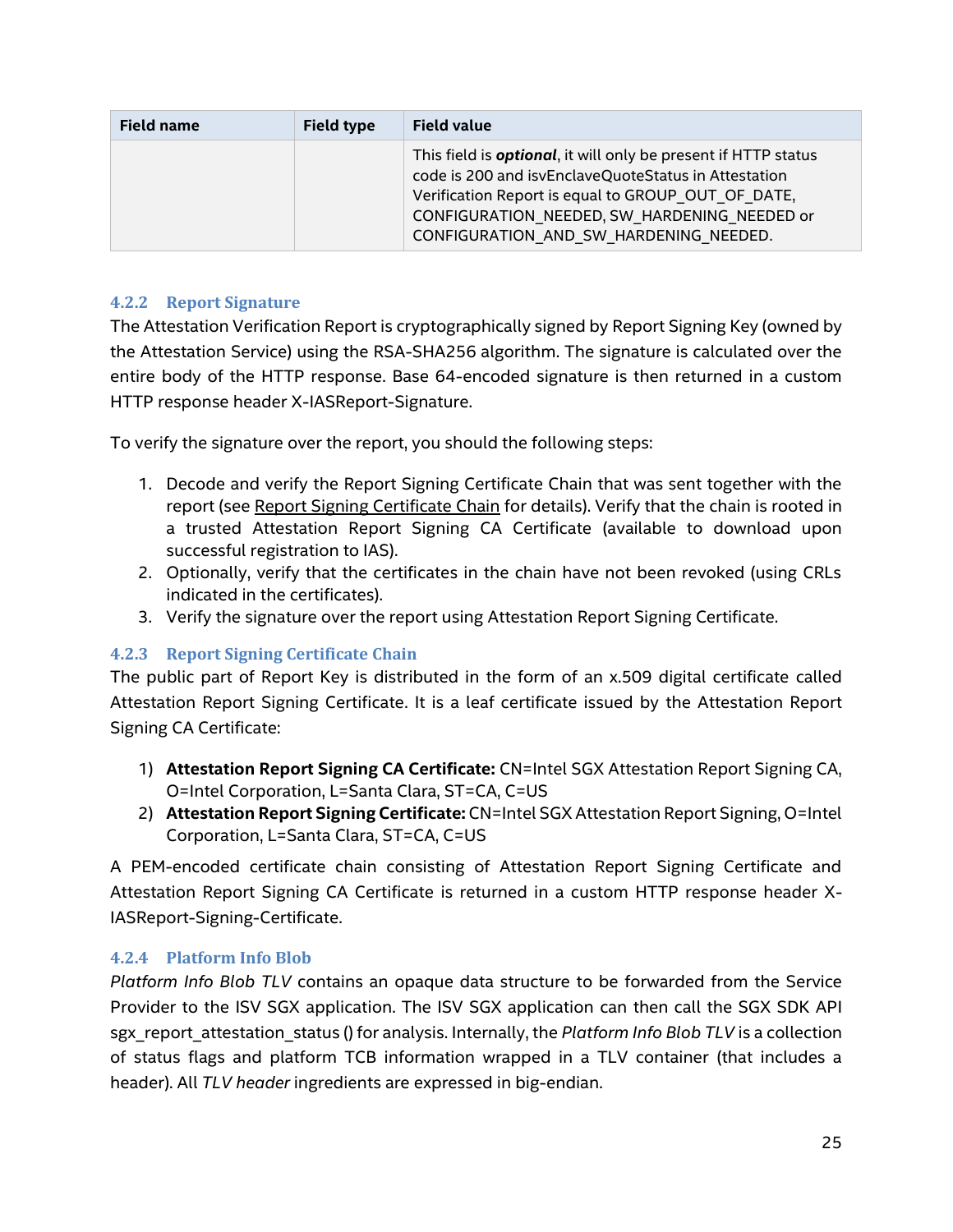#### <span id="page-25-0"></span>*4.2.4.1 Platform Info Blob TLV*

|                | <b>Name</b>                  | <b>Size</b><br>(Bytes) | <b>Description</b>                                               |
|----------------|------------------------------|------------------------|------------------------------------------------------------------|
| <b>TLV</b>     | <b>Type</b>                  |                        | Identifier of Platform Info Blob TLV (value: 21).                |
| Header         | Version                      |                        | Version of the data structure (value: 2).                        |
|                | <b>Size</b>                  |                        | The size of TLV Payload data that follows this field.            |
| TLV<br>Payload | Platform Info<br><b>Blob</b> | Variable               | Platform Information Blob to be processed by SGX<br>Platform SW. |

# <span id="page-25-1"></span>**Quoting Data Structures**

# <span id="page-25-2"></span>**4.3.1 QUOTE Structure**

| <b>Name</b>       |                   | <b>Offset</b><br>(Bytes) | <b>Size</b><br>(Bytes) | <b>Description</b>                                                         |
|-------------------|-------------------|--------------------------|------------------------|----------------------------------------------------------------------------|
| <b>BODY</b>       | <b>VERSION</b>    | $\Omega$                 | 2                      | Version of this structure. (Little-endian integer)                         |
|                   |                   |                          |                        | Value: 2<br>$\bullet$                                                      |
|                   | SIGNATURE_TYPE    | $\overline{2}$           | 2                      | Type of the signature.                                                     |
|                   |                   |                          |                        | Bit 0:                                                                     |
|                   |                   |                          |                        | $0$ – unlinkable                                                           |
|                   |                   |                          |                        | 1-linkable                                                                 |
|                   |                   |                          |                        | Other bits reserved.                                                       |
|                   | GID               | 4                        | $\overline{4}$         | ID of platform's EPID Group. (Little-endian<br>integer)                    |
|                   | <b>ISVSVN_QE</b>  | 8                        | 2                      | The security version of the QE. (Little-endian<br>integer)                 |
|                   | <b>ISVSVN_PCE</b> | 10                       | 2                      | The security version of the PCE. (Little-endian<br>integer)                |
|                   |                   |                          |                        | This field is filled only in case of QUOTE with<br>VERSION set to 2.       |
|                   |                   |                          |                        | In case of QUOTE with VERSION set to 1, it is<br>$0'$ ed.                  |
|                   | <b>RESERVED</b>   | 12                       | 4                      | Reserved bytes (set to 0).                                                 |
|                   | <b>BASENAME</b>   | 16                       | 32                     | EPID basename used in Quote.                                               |
| <b>REPORTBODY</b> | <b>CPUSVN</b>     | 48                       | 16                     | The security version of the CPU represented as a<br>byte array.            |
|                   | MISCSELECT        | 64                       | $\overline{4}$         | SSA frame extended feature set for the enclave.<br>(Little-endian integer) |
|                   | <b>RESERVED</b>   | 68                       | 28                     | Reserved bytes (set to 0).                                                 |